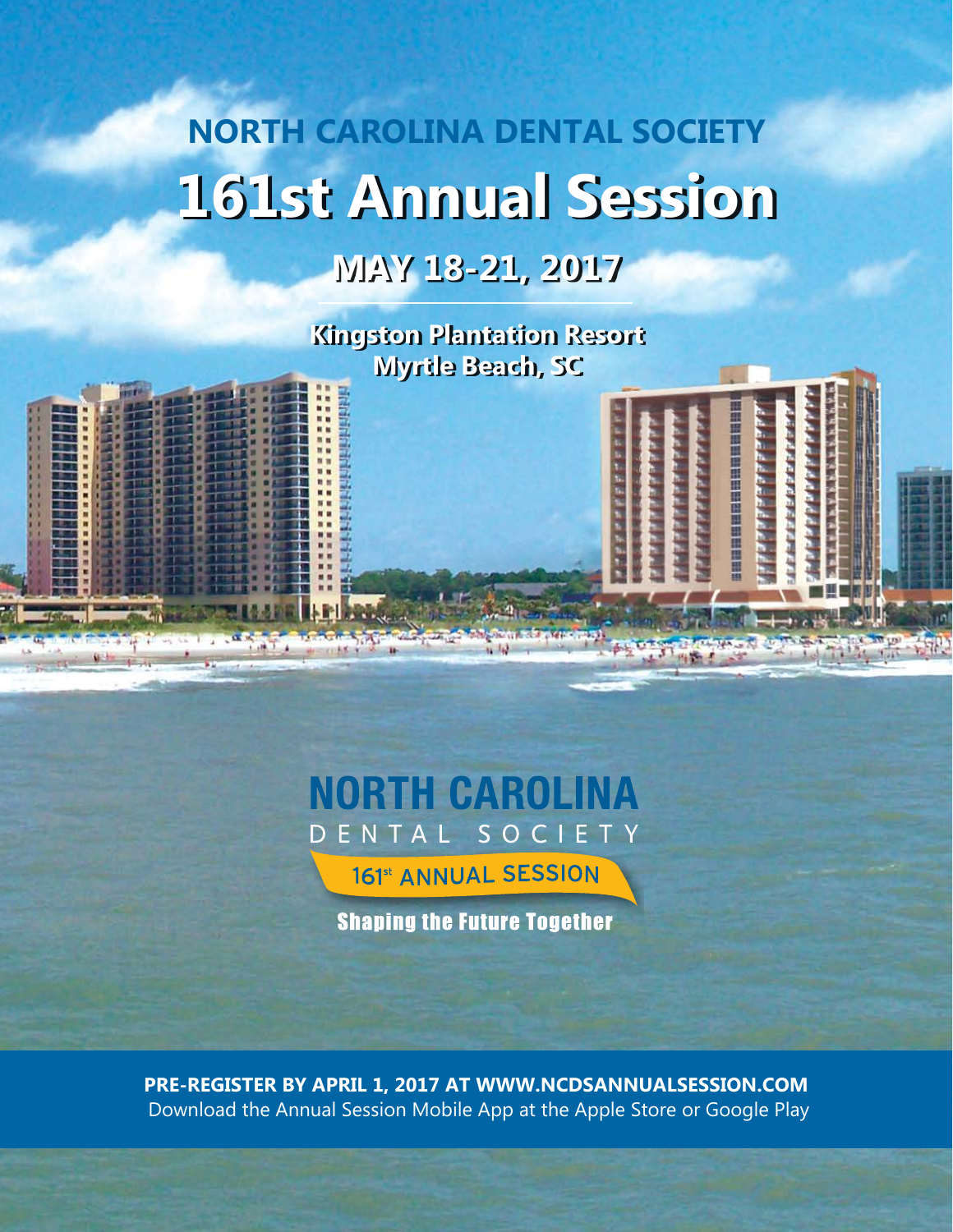Dear Friends and Colleagues,

I would like to personally extend to you an invitation to attend the 2017 North Carolina Dental Society Annual Session. This year we celebrate the 161<sup>st</sup> anniversary of the NCDS. The theme for our meeting is "**Shaping the Future Together**". The founders of the NCDS laid the groundwork for successfully shaping the future of organized dentistry in North Carolina. Today, with our colleagues and staff members, we can continue along this path as we move forward together. This year's meeting will be held on May 18-21, 2017 at the Kingston Plantation Resort in Myrtle Beach, South Carolina.

Dr. Brad Adams, our Annual Session Chair, and his committee have put together a fantastic meeting this year. As you look through this registration booklet you will find many opportunities for world-class continuing education, family festivities, and several sporting events. Dr. Richard Hunt, our Program Chair, has recruited speakers who are experts in their respective fields. You can choose from over sixty-five hours of continuing education, including your CPR certification.

This year's golf event will be held at Tidewater Golf Club. Nearly two decades of exceptional ratings prove that Tidewater Golf Club is one of the best golf courses on the Grand Strand. To this day it remains the only course ever to be named "Best New Course" by both *Golf Digest* and *Golf Magazine*. Other sporting events include a fun run, tennis tournament, and bike ride. If you want to just relax, you can enjoy the pool or the beach. We have something for everyone!

On Thursday evening make plans to join us at the **NCDS Welcome Reception** in the exhibit hall. You will have the opportunity to socialize with your friends and colleagues and visit over 100 exhibitor booths. On Friday night, join us for the family-friendly Jimmy Buffett themed event, **Meet Me in Margaritaville**. The Palladium Ballroom at Kingston Plantation will be transformed into a tropical Margaritaville. The event will include a buffet dinner, a DJ playing Jimmy Buffet hits, dancing, kid's activities, games, and more. You can also capture memories at our Photo Booth. Delight in an evening with family and friends at this fun-filled NCDS party! Also, on Saturday afternoon we will have a special event just for kids 5-12 years old hosted by Atomz Lab.

Please review this booklet or visit our website [www.ncdsannualsession.com](http://www.ncdsannualsession.com) to see more details about the 161<sup>st</sup> NCDS Annual Session. You can register there and reserve your hotel room at the special NCDS rate. Also, please be sure to download the **2017 NCDS Annual Session app** by searching NC Dental Society in the App Store or on Google Play. This app will give you access to the CE handouts, a map of the exhibit hall, a schedule of events, and much more.

Register now and take advantage of opportunities to network with colleagues and mentors. Reconnect with old friends and classmates, and share great times at North Carolina's Dental Meeting!

Finally, thank you for the opportunity and privilege to serve as President of the NCDS for 2017. I look forward to working with our Board of Trustees and the NCDS staff this year. The NCDS is committed to working together for its members and the people of North Carolina. I look forward to seeing all of you at the Annual Session in May.

See you at the beach!

William E. Williams, DDS President, North Carolina Dental Society



William E. Williams, DDS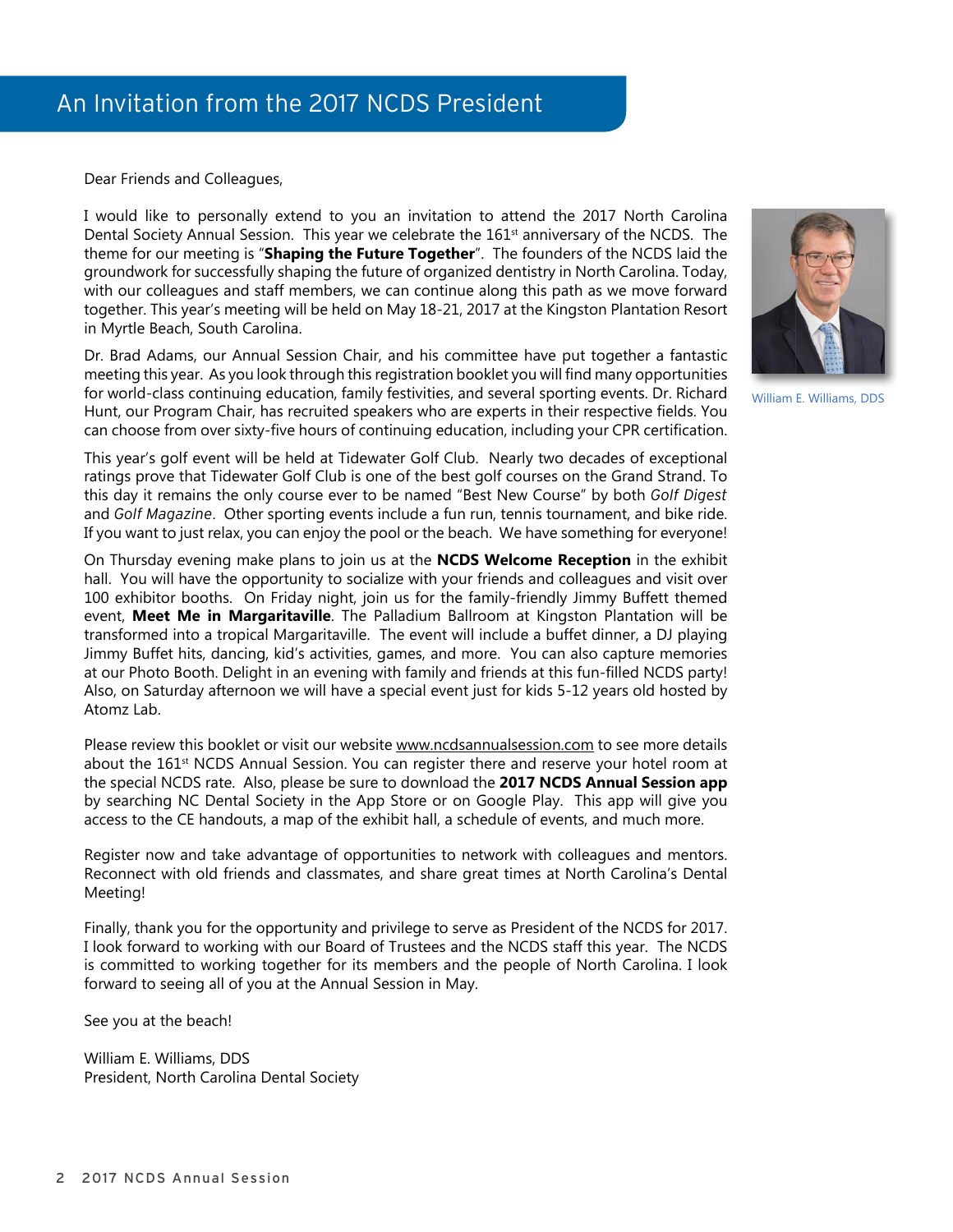# **Thank You 2017 Annual Session Planning Committee**

#### **Brad Adams – Annual Session Chair**

Billy Williams - Budget Chair & Board Liaison Richard Hunt – Program Chair Harold Lancaster – Sponsorship Chair Randy Fussell – Commercial Exhibits Chair Wilson Jewell – Political Hospitality Chair Amy Hunt – Clinical Hospitality Chair Amy Batten – Promotions/Marketing Chair Shelley Olson – Entertainment Chair Tom Drew – Golf Chair Stan Hardesty – Tennis Chair Mary Kathryn Brewer – NCDS Annual Session Planner Prissy Allen – NCDS Liasion

#### **ECU Representatives:**

Paul Lindauer – Faculty Jenna Montminy – Student Lydia Edem-Afi Hormenoo - Student

#### **UNC Representatives:**

Ralph Leonard – Faculty Fred Harris – Student Nehemiah Lawson – Student

#### **NCMOM Representatives:**

Hannah Smith Richa Vyas Drew Gorham

#### **ONSDS Representatives:**

Kara Henderson-Jeffries Vincent Allison, III

## **Thank You 2017 Annual Session Sponsors**

#### **Elite Sponsor: \$20,000 and Above**



**North Carolina Dental Society Fifth District**

#### **Diamond Sponsors: \$7,500 - \$14,999**









#### **Platinum Level: \$5,000 and \$7,499**

Professional Protector Plan EDIC in partnership with Sentinel Risk Advisors Blue Cross/Blue Shield of NC NC Academy of Pediatric Dentistry NC Association of Orthodontists NC Society of Oral and Maxillofacial Surgeons Patterson Dental UNC School of Dentistry Total Medical Compliance

#### **Gold Level: \$2,500 - \$4,999**

NC Academy of General Dentistry NCDS New Dentist Committee ACD Carolinas Section Delta Dental McGill & Hill Group NC Dental Society of Anesthesiology NCDS 4th District NC Society of Periodontists Practicon NC Caring Dental Professionals Reliant Dental Services, LLC Tarheel Endodontic Foundation

#### **Silver Level: \$1,000 - \$2,499**

ECU School of Dental Medicine Care Credit Cincinnati Insurance Company Cooke Capital **Officite** Southern Bank Fortress/AP Group GC America NCDS 1st District NCDS 2nd District NCDS 3rd District NC Section of the American College of Prosthodontists North State Bank Old North State Dental Society Sherer Dental Lab Sunstar Americas, Inc

#### **Bronze Level: \$500-\$999**

Interactive Medical Systems Association Gloves Dental Evolutions East Central Dental Society Four Corners Study Club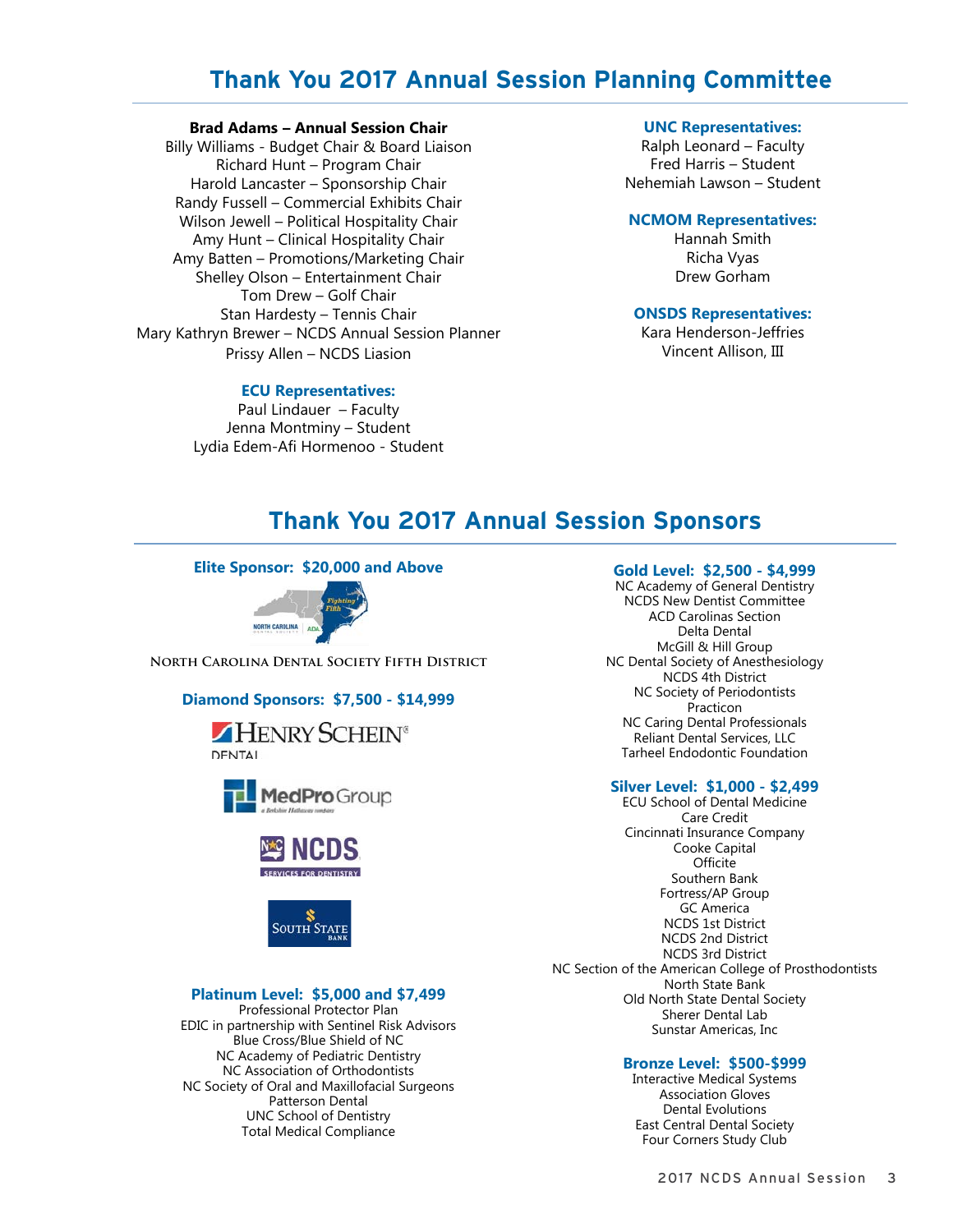## The 2017 Annual Session Schedule of Events

## **Events in Gold Require Pre-registration**

## **WEDNESDAY, MAY 17**

**8:00 a.m. – 1:00 p.m. NCDS Board of Trustees' Meeting** Location: Somerset

**4:00 p.m. – 7:00 p.m. NCDS Registration Desk Open** (Badge Pick-Up Only) Location: Cambridge Hall

## **THURSDAY, MAY 18**

**7:00 a.m. – 6:00 p.m. NCDS Registration Desk Open** Location: Cambridge Hall

#### **8:30 a.m. – 11:30 a.m. Lee Ann Brady**

Today's Top Clinical Tips **–** Part 1 *Sponsored by NC Academy of General Dentistry and GC America* Location: Windsor Ballroom

## **8:30 a.m. – 11:30 a.m. Steve Carstensen**

Treating Sleepy Patients & Saving Lives **–** Part 1 Location: Palladium A (Brighton Tower) *Sponsored by NC Dental Society of Anesthesiology, NC Society of Oral & Maxillofacial Surgeons, and NC Caring Dental Professionals*

## **8:30 a.m. – 11:30 a.m. Mark Murphy**

The 3 Drivers of Sustained Practice Growth & SUCCESS Location: Palladium C (Brighton Tower)

**8:30 a.m. – 11:30 a.m. Rohn Hull** CPR Certification (Pre-registration required) Location: Hampton

**11:30 a.m. – 6:00 p.m. Exhibit Hall Opens** Location: Kensington Ballroom

**Noon – 1:30 p.m. NCDS Awards Luncheon** (Pre-registration required) Location: Palladium B (Brighton Tower) *Sponsored by NC Services for Dentistry, Inc* 

## **1:30 p.m. – 4:30 p.m. Lee Ann Brady**

Today's Top Clinical Tips - Part 2 *Sponsored by NC Academy of General Dentistry and GC America* Location: Windsor Ballroom

#### **1:30 p.m. – 4:30 p.m. Steve Carstensen**

Treating Sleepy Patients & Saving Lives - Part 2 Location: Palladium A (Brighton Tower) *Sponsored by NC Dental Society of Anesthesiology, NC Society of Oral & Maxillofacial Surgeons, and NC Caring Dental Professionals*

## **1:30 p.m. – 4:30 p.m.**

**Mark Murphy** Advanced Communication Skills for Dental Teams Location: Palladium C (Brighton Tower)

**1:30 p.m. – 4:30 p.m. Rohn Hull** CPR Certification (Pre-registration required) Location: Hampton

**2:00 p.m. – 3:30 p.m. NCDS First General Session/House of Delegates** Location: Palmettos Pavilion

## **3:30 p.m. – 4:15 p.m. NCDS Reference Committees**

Locations: Pembroke, Winchester, Oxford & Eton *(Reference Committees start time subject to change. Committtees convene immediately following House of Delegates.)*

**4:30 p.m. – 6:00 p.m. NCDS Welcome Reception in Exhibit Hall** Location: Kensington Ballroom

**5:30 p.m. – 6:30 p.m. NC State Board of Dental Examiners Information Session** Location: Winchester

## **FRIDAY, MAY 19**

**6:30 a.m. until NCDS Bike Ride** (Pre-registration required) Location: Meet Outside Embassy Suites

**7:00 a.m. – 6:00 p.m. NCDS Registration Desk Open**  Location: Cambridge Hall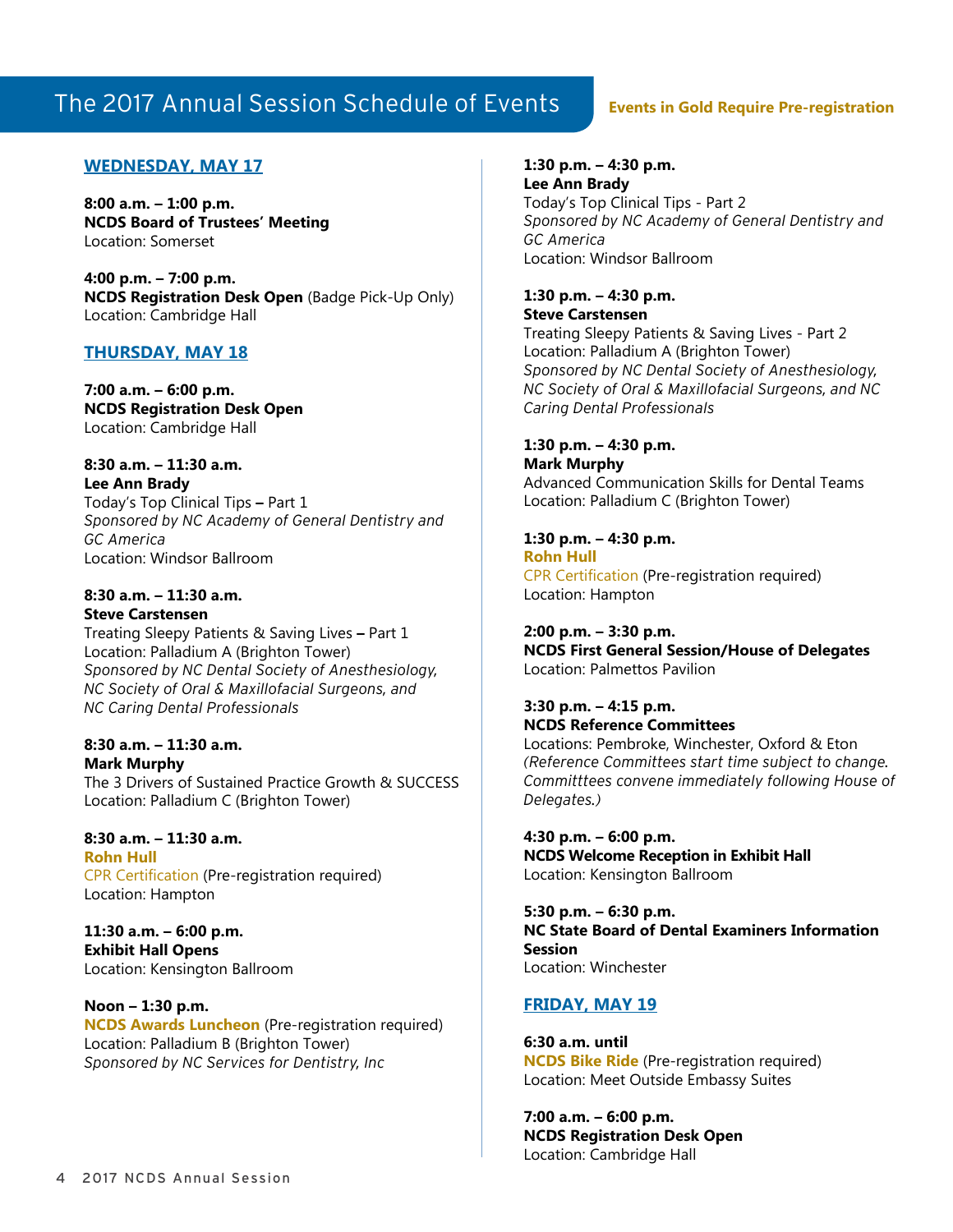**7:15 a.m. – 8:15 a.m. UNC Dental Alumni Association Breakfast**  (Pre-registration required) Location: Lands End (Brighton Tower)

**8:00 a.m. – 5:00 p.m. Exhibit Hall Open** Location: Kensington Ballroom

## **8:30 a.m. – 11:30 a.m. Mark Kleive**

The 3 Keys to Case Acceptance - Everyone Wants to Say "Yes!" Location: Palladium A (Brighton Tower)

## **8:30 a.m. – 11:30 a.m. Jim Kessler**

Merging Today's Restorative Options with Proven Principles **–** Part 1 *Sponsored by ACD Carolinas Section and NC Section of the American College of Prosthodontists* Location: Palladium B (Brighton Tower)

#### **8:30 a.m. – 11:30 a.m. Stacy McCauley** The Perfect Handoff: Stellar Co-Diagnosis and Enrollment Location: Somerset

**8:30 a.m. – 11:30 a.m. Frankie Shull & Matt Roberts** Comprehensive Aesthetic Dentistry in Today's Digital World **–** Part 1 Location: Windsor

**8:30 a.m. – 11:30 a.m.** (Attendance at the AM & PM session is required for SPICE credit) **Ms. Karen Gregory** SPICE PLUS Annual OSHA Update - Part 1 (Pre-registration required) *Sponsored by Total Medical Compliance* Location: Pembroke

**8:30 a.m. – 11:30 a.m. Rohn Hull** CPR Certification (Pre-registration required) Location: Hampton

**9:00 a.m. – 11:30 a.m. NCDS ADA Delegation Meeting** Location: Eton

**11:30 a.m. – 1:00 p.m. Cupcake Break in Exhibit Hall** Location: Kensington Ballroom *Sponsored by NC Academy of Pediatric Dentistry* 

#### **Noon – 1:15 p.m. ACD/ICD/PFA Annual Luncheon** (Pre-registration required)

Location: Lands End (Brighton Towers)

**1:30 p.m. – 4:30 p.m. Sheri Kay, RDH, MS** 9 Administrative Systems That Make A Practice Soar *Sponsored by CareCredit* Location: Palladium A (Brighton Tower)

**1:30 p.m. – 4:30 p.m. Jim Kessler** Merging Today's Restorative Options with Proven Principles - Part 2 *Sponsored by ACD Carolinas Section and NC Section of the American College of Prosthodontists* Location: Palladium B (Brighton Tower)

#### **1:30 p.m. – 4:30 p.m. Stacy McCauley**

Hot & Bothered! Strategies for Managing Oral and Systemic Inflammation Location: Somerset *Sponsored by NC Society of Periodontists* 

**1:30 p.m. – 4:30 p.m. Frankie Shull & Matt Roberts** Comprehensive Aesthetic Dentistry in Today's Digital World - Part 2 Location: Windsor

**1:30 p.m. – 4:30 p.m.**  (Attendance at the AM & PM session is required for SPICE credit) **Ms. Karen Gregory**

SPICE PLUS Annual OSHA Update - Part 2 (Pre-registration required) *Sponsored by Total Medical Compliance* Location: Pembroke

**1:30 p.m. – 4:30 p.m. Rohn Hull** CPR Certification (Pre-registration required) Location: Hampton

**2:00 p.m. – 5:00 p.m. NCDAA Opening Session/General Assembly** Location: Eton

**5:15 p.m. – 6:30 p.m. No Suit, No Tie, No Problem Pre-Party** (for New NCDS Members & Dental Students) *Sponsored by EDIC a partner with Sentinel Risk Advisors and PNC Bank* Location: Lands End (Brighton Tower)

(continued on page 6)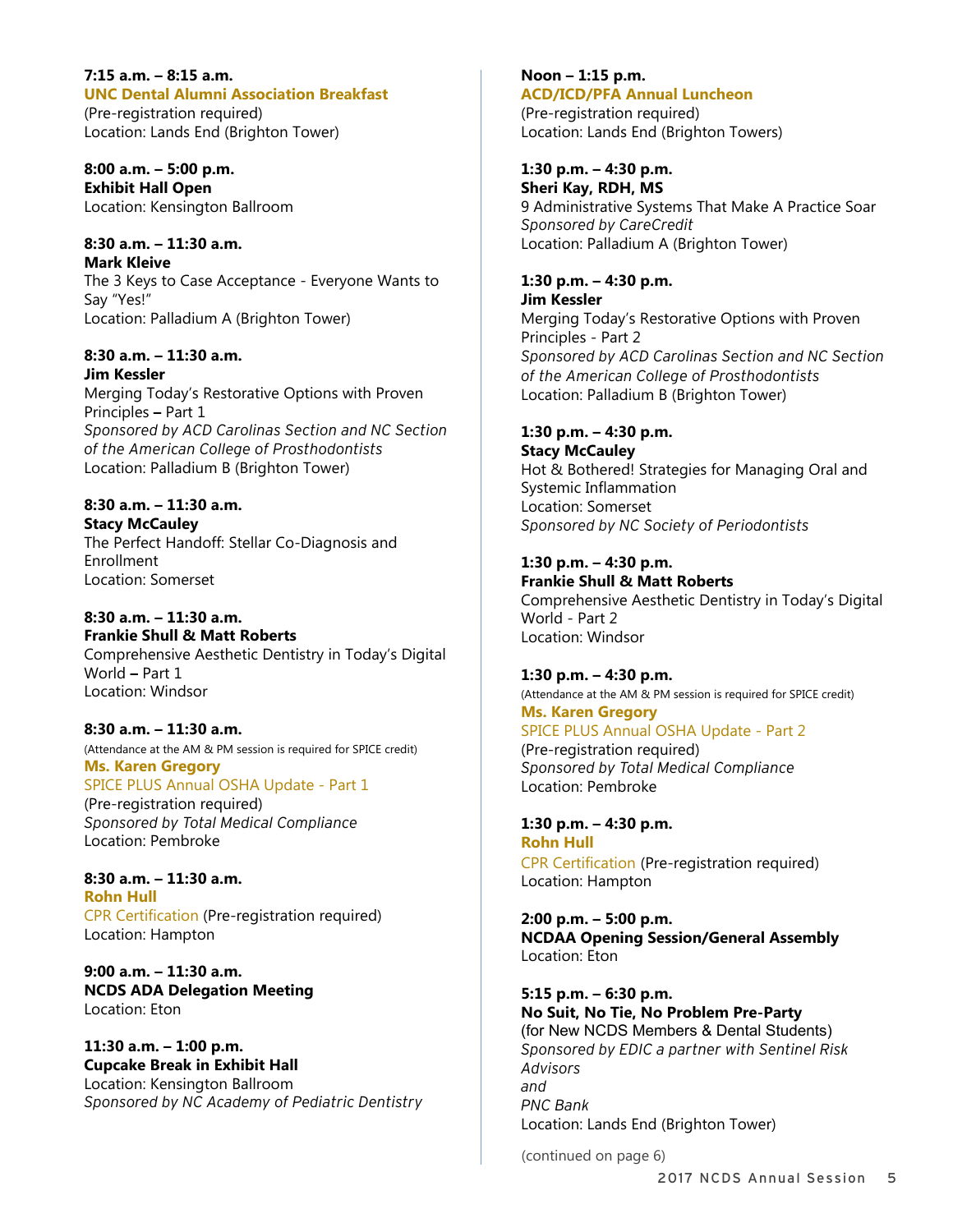## **6:30 p.m. – 9:30 p.m.**

**Meet Me in Margaritaville** (Pre-registration required) *Presenting Sponsor: Professional Protector Plan* This family friendly event includes: dinner, nonalcoholic beverages, beer, kids activities, music, photo booth, and more Location: Palladium Ballroom (Brighton Tower)

## **SATURDAY, MAY 20**

**7:00 a.m. – 8:15 a.m. NCDS Past Presidents' Breakfast** Location: TBD

## **7:00 a.m.**

**Fun Run/Walk/Stroll** (Pre-registration required) *Sponsored by Interactive Medical Systems* Location: Breakers Deck (near swimming pool)

**8:00 a.m. – 11:30 p.m. NCDS Registration Desk open** Location: Cambridge Hall

**8:00 a.m.** (Tee times start at 8:05 a.m.) **Golf Tournament** (Pre-registration required) Location: Tidewater Golf Club

**8:00 a.m. – 1:00 p.m.** (Please note the 8AM start time) **Harald Heymann & Gavin Heymann** Treatment of Common Esthetic Dilemmas: An Interdisciplinary Approach *Sponsored by NC Association of Othodontists* Location: Windsor Ballroom

#### **8:30 a.m. – 11:30 a.m. David Frost**

International Volunteer Projects: What's It All About Anyway? *Sponsored by International College of Dentists* Location: Kensington F

**8:30 a.m. – 11:30 a.m. Sheri Kay, RDH, MS** It Takes A Team *Sponsored by CareCredit* Location: Kensington E

**8:30 a.m. – 11:30 a.m. Mr. Andrew Tucker** GOLD LECTURE - Graduates of the Last Decade - Planning Your Professional Future *Sponsored by McGill & Hill Group* Location: Kensington D

**8:30 a.m. – 11:30 a.m. Ms. Karen Gregory** Annual OSHA Update *Sponsored by Total Medical Compliance* Location: Somerset

**8:30 a.m. – 10:00 a.m. Dr. Raymond A. Dionne** Pain Management in the Opioid Overdose Era Location: TBD CE Hours: 1.5 hours; Meets NCSBDE Opioid CE requirement *Sponsored by Tarheel Endodontic Foundation*

**9:00 a.m. Tennis Tournament** (Pre-registration required) *Sponsored by Fortress/AP Group* Location: Kingston Plantation Sports Center

**1:00 p.m. – 2:15 p.m. Legislative/NCDPAC Luncheon** (Pre-registration required) Location: Lands End (Brighton Tower)

**1:30 p.m. – 4:30 p.m. Rohn Hull** CPR Certification (Pre-registration required) Location: Hampton

**2:00 p.m. – 5:30 p.m. Atomz Lab for NCDS Kids** (Pre-registration required) (drop off kids ages 5 -12) Location: Winchester *Sponsored by NC Academy of Pediatric Dentistry* 

**2:30 p.m. – 5:00 p.m. Second General Session/House of Delegates** Location: Palmettos Pavilion

## **SUNDAY, MAY 21**

**8:00 a.m. – 9:00 a.m. Recap Meeting of 2017 NCDS Annual Session** Location: Embassy Dining Room

**9:00 a.m. – 10:00 a.m. Worship Service** Location: Hampton

**9:00 a.m. NCDS Board of Trustees' Meeting** (if needed) Location: Somerset  $\blacksquare$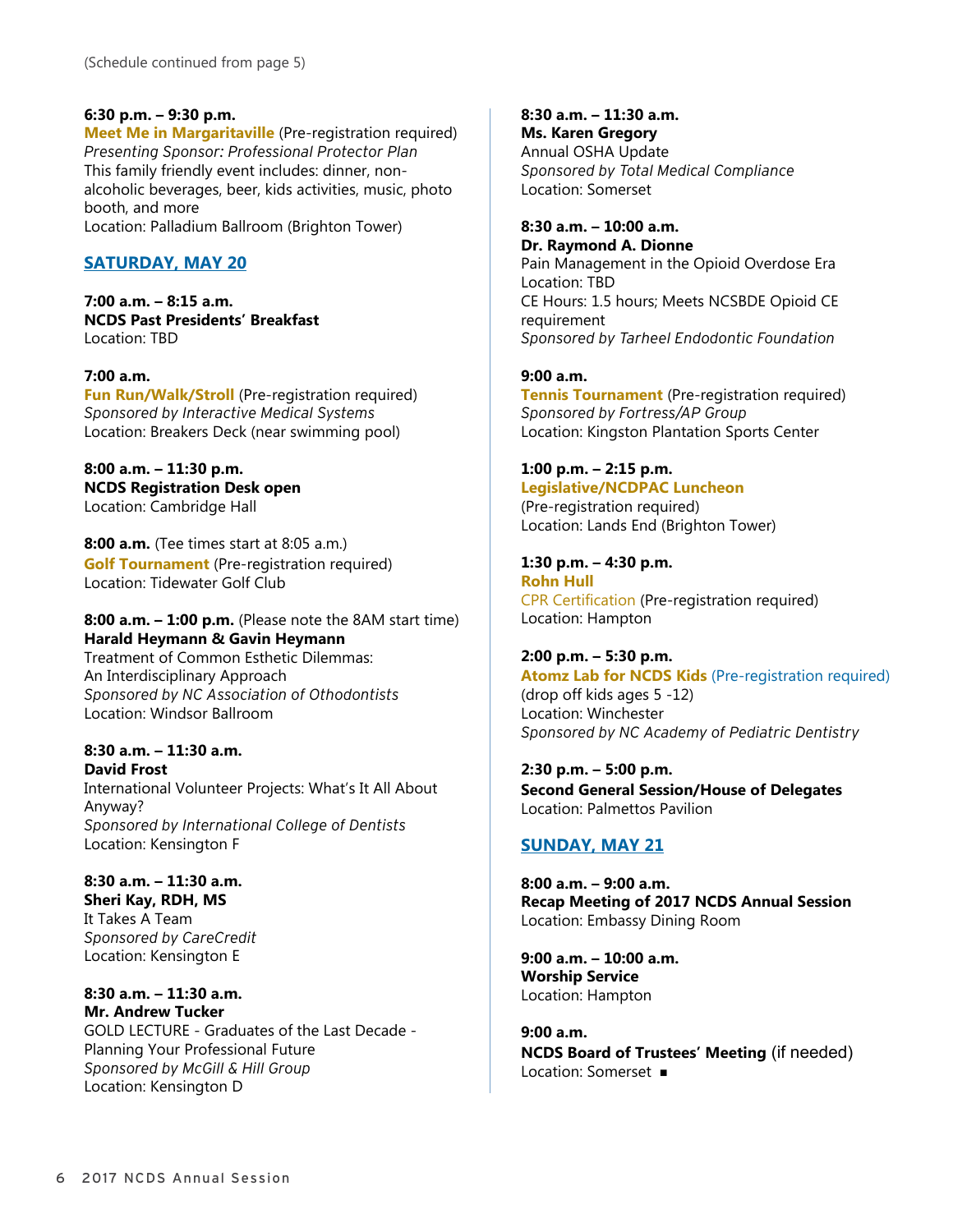## **Welcome Dental Schools!**

Thank You For Supporting The NCDS 161st Annual Session!





Stop by the UNC School of Dentistry and East Carolina School of Dental Medicine display tables in the registration area.

Please Pre-Register for these events:

## **UNC Dental Alumni Association Breakfast/Annual Meeting**

Friday, May 19 at 7:30 a.m. Lands End Room in Brighton Tower

**No Shirt, No Tie, No Problem Pre-Party** 

(for new NCDS members and dental students) Friday, May 19 5:15 p.m.– 6:30 p.m. Lands End Room in Brighton Tower

## **Meet Me in Margaritaville**

(no charge for dental students) Friday, May 19 at 6:30 p.m. Palladium Ballroom in Brighton Tower

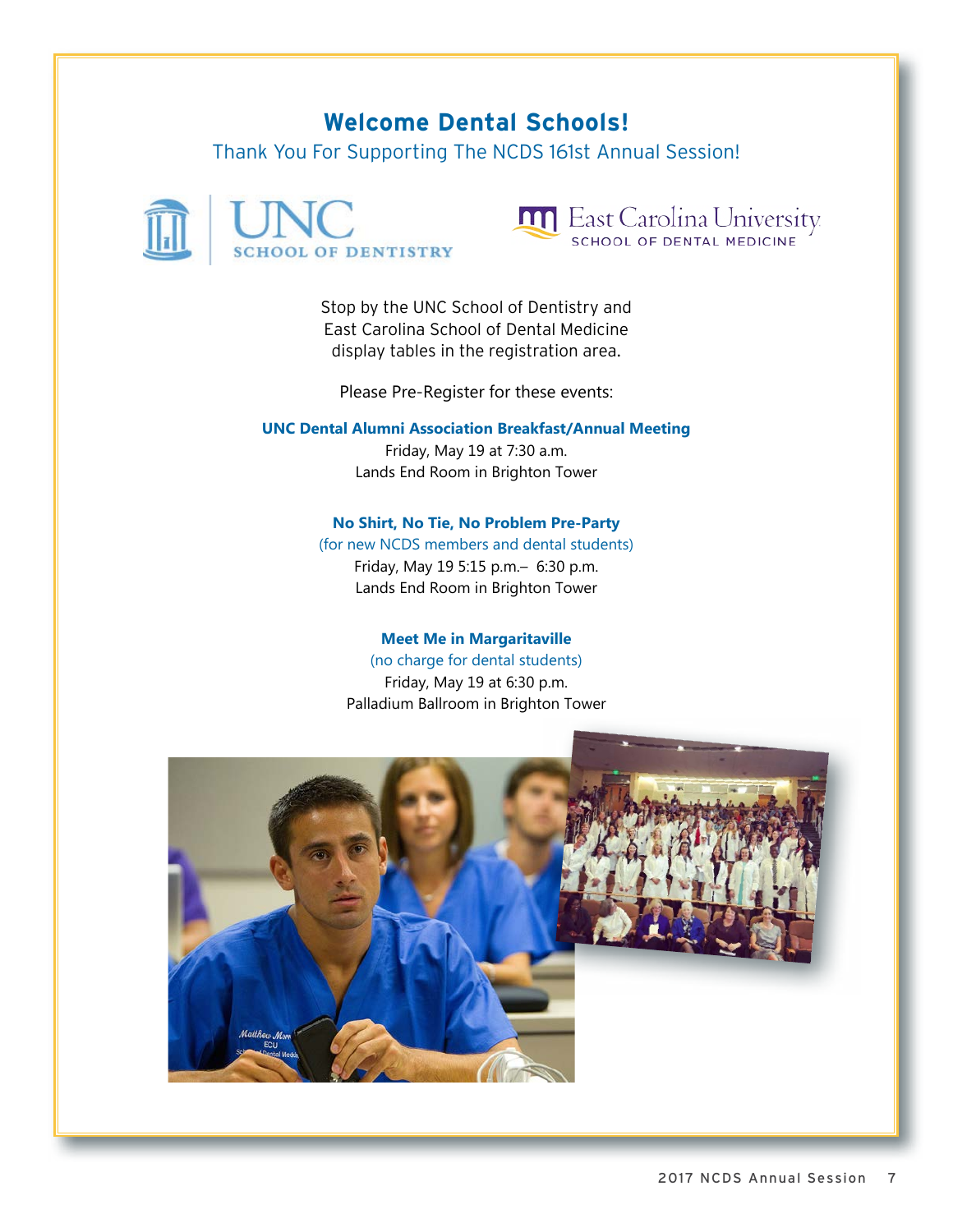# Continuing Education Sessions

Program descriptions and speaker bios are available on the 2017 Annual Session mobile App or at www.ncdsannalsession.com. Download the App at the App Store or Google Play.

CEU Credits are issued by scanning your name badge at the beginning of each CE Session. CEU credits are given based on the length of the program i.e. an 8:30am  $-11:30$ am session = 3 hours.

CPR Certifications & Renewal will be offered daily by Mr. Rohn Hull. **Pre-Registration** is required and limited space is available. Check the mobile app and on-site program for on-site room changes. All programs are in the Embassy Suites or Brighton Tower.app and on-site program for on-site room changes. All programs are in the Embassy Suites or Brighton Tower.

\* **Denotes program NOT approved by NC State Board of Dental Examiners for CEU**.

## **THURSDAY, MAY 18**

## **DR. LEE ANN BRADY**

Windsor Ballroom

total) *Co-Sponsored by: NC Academy of General Dentistry and GC America*

Today's Top Clinical Tips – Part 1 & Part 2 8:30 a.m. – 11:30 a.m.; 1:30 – 4:30pm

CE Hours: 3 hours each session (6 hours

#### **DR. STEVE CARSTENSEN**

Treating Sleepy Patients & Saving Lives – Part 1 & 2 8:30 a.m. - 11:30 a.m.; 1:30 p.m. – 4:30 p.m. Palladium A (Brighton Tower) CE Hours: 3 hours each session (6 hours total) *Sponsors: NC Dental Society of Anesthesiology, NC Society of Oral & Maxillofacial Surgeons, and NC Caring Dental Professionals*

#### **DR. MARK MURPHY**

**AM:** The 3 Drivers of Sustained Practice **\*** Growth & SUCCESS



**PM:** Advanced Communication Skills for **\*** Dental Teams 8:30 a.m. – 11:30 a.m., 1:30 p.m. – 4:30 p.m.

Palladium C (Brighton Tower)

CE Hours: 3 hours each session (6 hours total)

## **FRIDAY, MAY 19**

## **DR. MARK KLEIVE** The 3 Keys to Case Acceptance - Everyone Wants to Say "Yes!" 8:30 a.m. – 11:30 a.m. Palladium A (Brighton Tower) CE Hours: 3 hours



## **DR. JIM KESSLER**

Merging Today's Restorative Options with Proven Principles - Part 1 & Part 2 8:30 a.m. – 11:30 a.m., 1:30 p.m. – 4:30 p.m. Palladium B (Brighton Tower) CE Hours: 3 hours each session (6 hours total) *Sponsor: ACD Carolinas Section and NC Section of the American College of Prosthodontists*



## **MS. STACY McCAULEY**

**AM:** The Perfect Handoff: Stellar **\***Co-Diagnosis and Enrollment **PM:** Hot & Bothered! Strategies for Managing Oral and Systemic Inflammation 8:30 a.m. – 11:30 a.m., 1:30 p.m. – 4:30 p.m. Somerset



CE Hours: 3 hours each session (6 hours total); PM session is approved for NCSBDE credit *Sponsor: NC Society of Periodontists*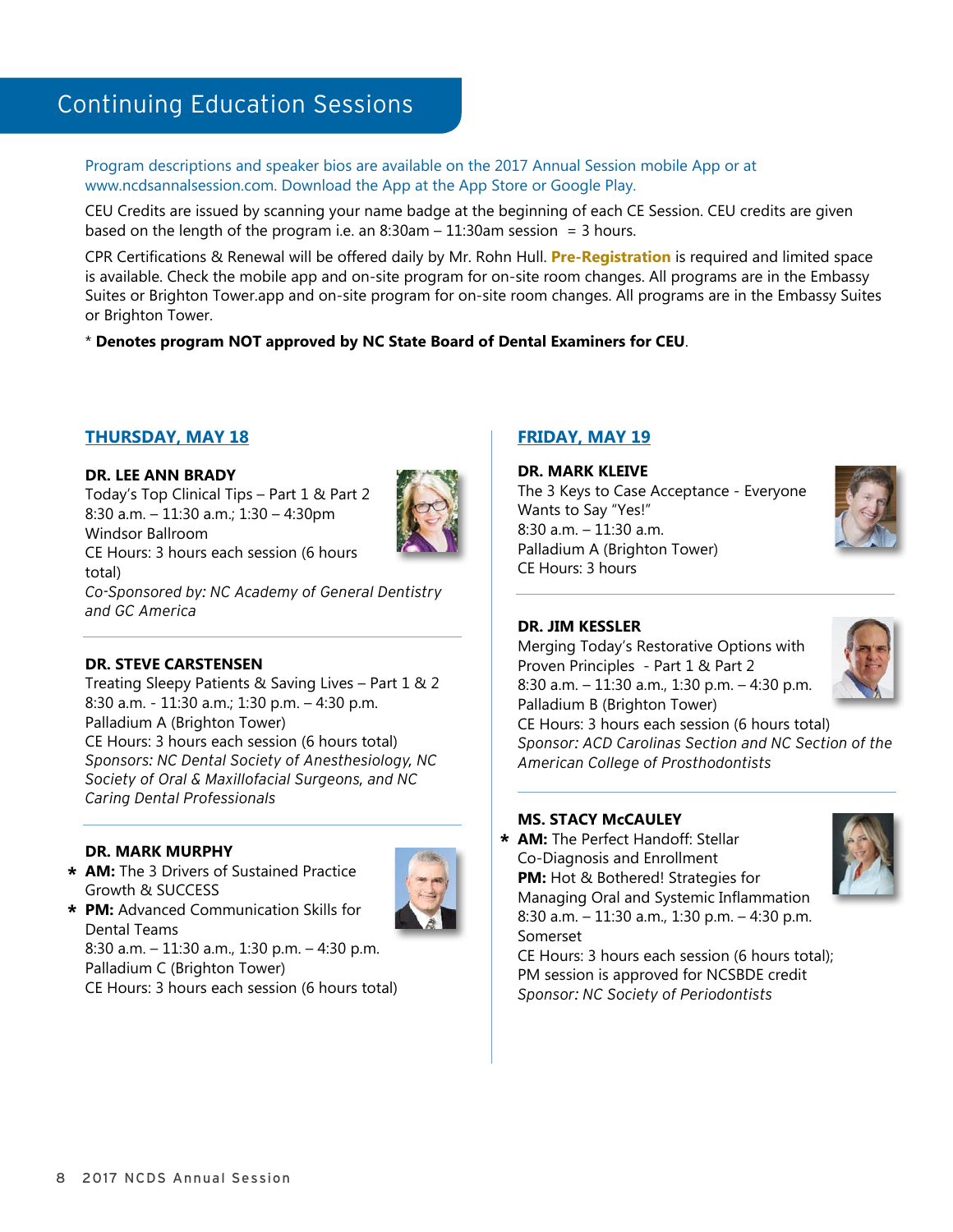## **DR. FRANKIE SHULL & MR. MATT ROBERTS**

Comprehensive Aesthetic Dentistry in Today's Digital World – Part 1 & Part 2



8:30 a.m. – 11:30 a.m.; 1:30 p.m. – 4:30 p.m. Windsor Ballroom CE Hours: 3 hours each session (6 hours total)

## **MS. KAREN GREGORY**

SPICE PLUS Annual OSHA Training (Pre-registration required) 8:30 a.m. – 11:30 a.m.; 1:30 p.m. – 4:30 p.m. Location: Pembroke CE Hours: 6 hours (attendance at AM & PM session is required for SPICE certification)

*Sponsor: Total Medical Compliance*

*Attendance at this full day session will meet the requirements for BOTH SPICE training and Annual OSHA Training. This training course is approved by the Statewide Program for Infection Control and Epidemiology (SPICE) to meet the training requirement of 10A NCAC 41A.0206.*

#### **MS. SHERI KAY**

9 Administrative Systems That Make A **\*** Practice Soar 1:30 p.m. – 4:30 p.m. Palladium A (Brighton Tower) CE Hours: 3 hours *Sponsor: CareCredit*



## **SATURDAY, MAY 20**

### **DR. HARALD HEYMANN & DR. GAVIN HEYMANN** Treatment of Common Esthetic



Dilemmas: An Interdisciplinary Approach 8:00 a.m. – 1:00 p.m. Windsor Ballroom CE Hours: 5 hours *Sponsor: NC Association of Orthodontists*

## **MS. SHERI KAY**

**Example 3 Form**<br>11:20 am 8:30 a.m. – 11:30 a.m. Kensington E CE Hours: 3 hours *Sponsor: CareCredit*



## **MR. ANDREW TUCKER**

GOLD LECTURE - Graduates of the Last **\***Decade - Planning Your Professional Future 8:30 a.m. – 11:30 a.m. Kensington D CE Hours: 3 hours *Sponsor: John McGill & Hill Group* 

## **DAVID FROST**

International Volunteer Projects: **\*** What's It All About Anyway? 8:30 a.m. – 11:30 a.m. Kensington F CE Hours: 3 hours *Sponsor: International College of Dentists*



## **MS. KAREN GREGORY**

Annual OSHA Update 8:30 a.m. – 11:30 a.m. Somerset CE Hours: 3 hours *Sponsor: Total Medical Compliance*



## **DR. RAYMOND A. DIONNE**

Pain Management in the Opioid Overdose Era 8:30 a.m. – 10:00 a.m. Location TBD requirement



CE Hours: 1.5 hours; Meets NCSBDE Opioid CE *Sponsor: Tarheel Endodontic Foundation*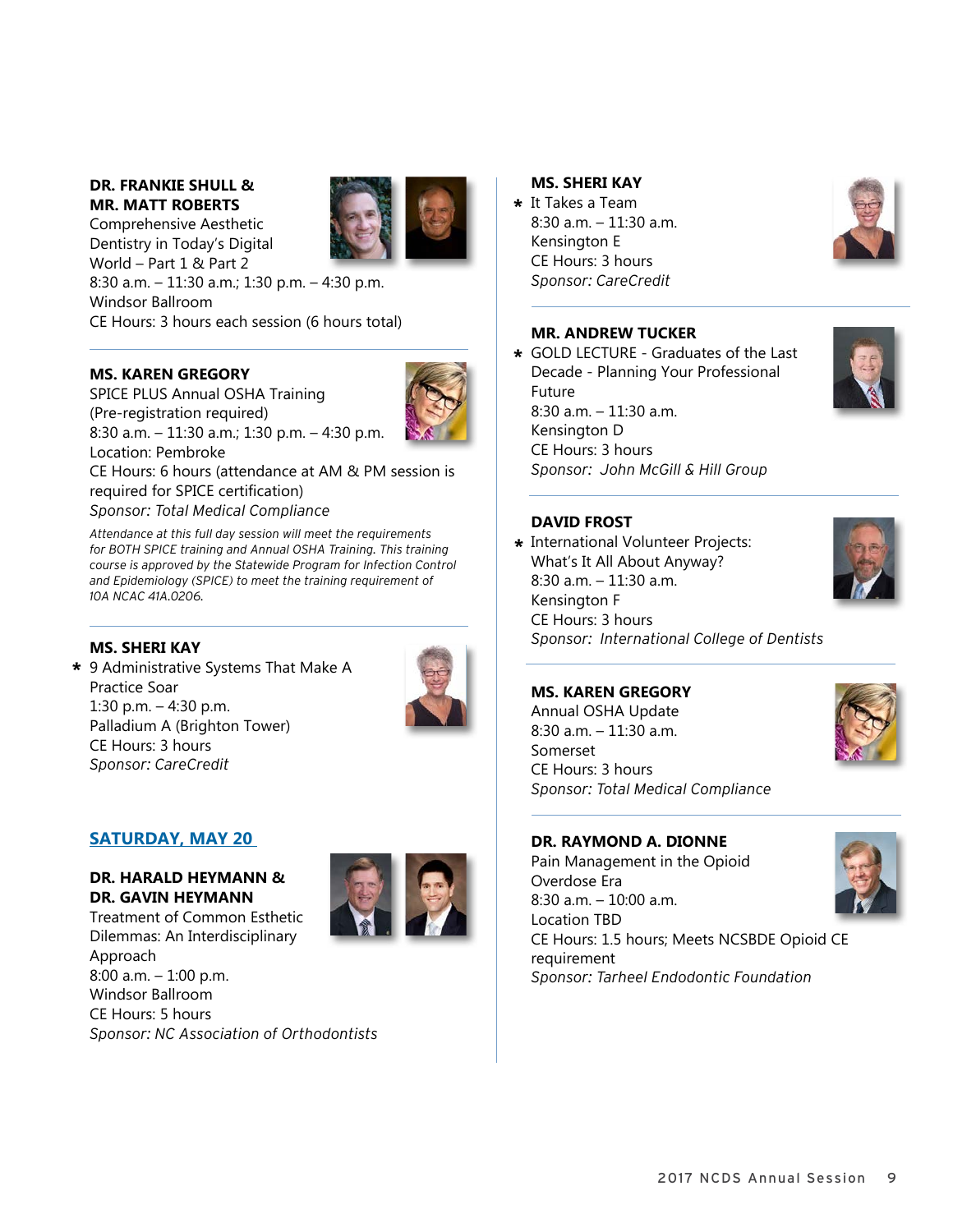Dear Friends and Colleagues of the North Carolina Dental Society,

I bring to you greetings and salutations from the Old North State Dental Society (ONSDS). We continue to be excited about the relationship between our organizations, and the achievements that our collaborations have brought to bear. As you know, the ONSDS, founded in 1919, is the oldest historically black dental organization in the state composed mostly of African-American dentists practicing in North Carolina. We have deep roots within African-American and underserved communities in our state and are proud of our rich history of service to these populations. Contributing to the advancement of dental education, aiding in the enactment and enforcement of laws promoting excellent dental care, and espousing good inter-professional relations, continue to be our methods of achieving our overarching goal: to improve the health and well-being of the people of North Carolina.

Together, our two organizations continue to grow in our abilities to serve patients in need and in preserving organized dentistry. The ONSDS continues to contribute and volunteer in the NC Mission of Mercy (MOM), a service project with a history of providing dental services to thousands of individuals in various clinics around the state. At this well-regarded and highly-anticipated 161st Annual Session of the North Carolina Dental Society (NCDS) approaches, the ONSDS is pleased to be part of this meeting, "Shaping the Future Together". We encourage our ONSDS membership and friends to register and participate in this meeting.

We again congratulate NCDS on this year's annual convention, and continue to look forward to collaborative opportunities between our organizations in service to the citizens across the great state of North Carolina.

We look forward to seeing you at this meeting.

Kindest personal regards, F. Vincent Allison, III, DDS President, Old North State Dental Society



F. Vincent Allison, III, DDS

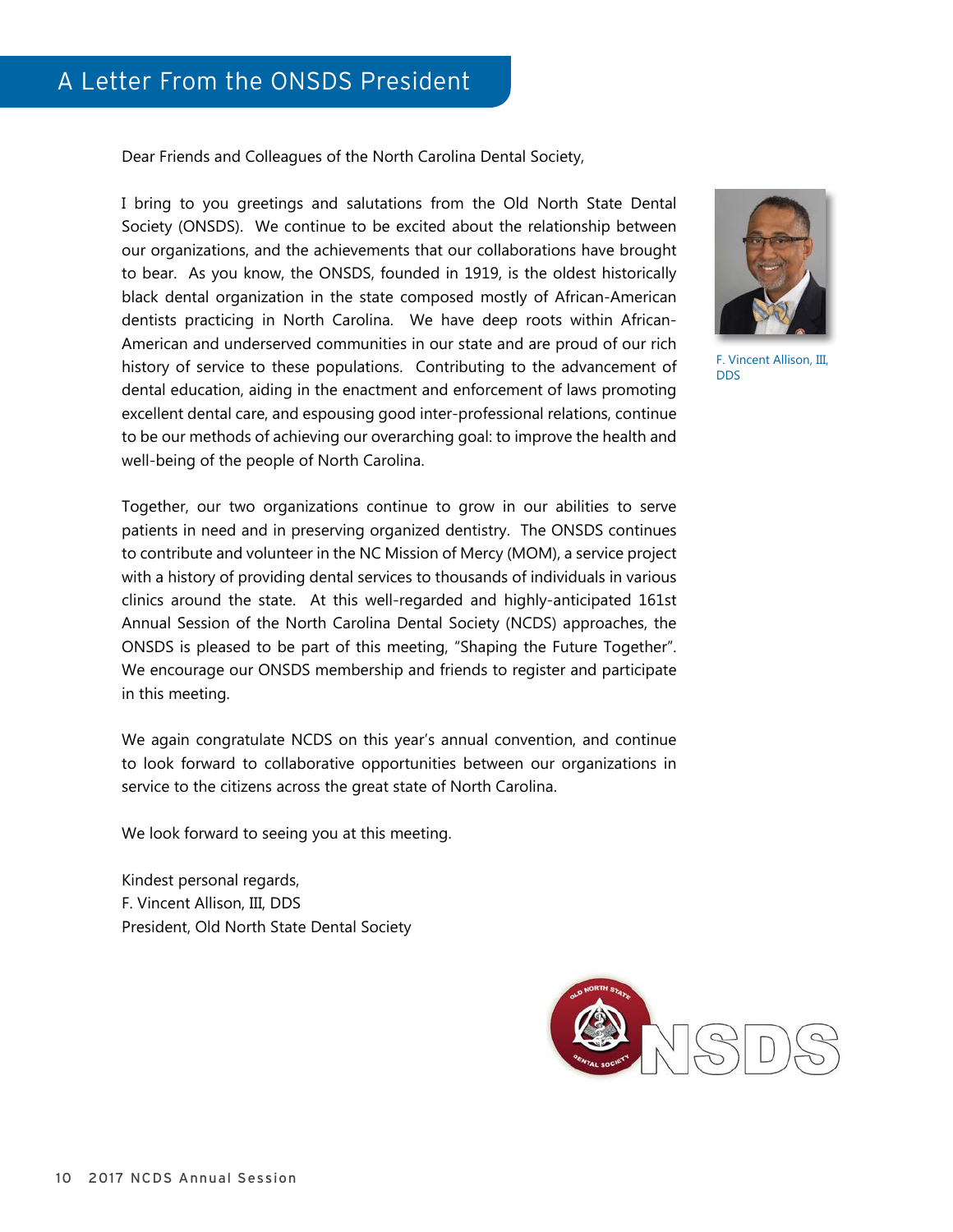

From the Desk of the NCDAA President

Greetings and welcome to beautiful Myrtle Beach and our 67th Annual Session of the North Carolina Dental Assistants Association. We are privileged to meet with the North Carolina Dental Society and so appreciate the opportunity to join them for their 161st Annual Session. NCDS continues to provide excellent speakers and education for the entire dental team. It is our hope that you will take advantage of these educational opportunities and expand your knowledge as well as earning Continuing Education credits. Also, take time to visit the Exhibit Hall and be sure to thank them for coming.

The North Carolina Dental Assistants Association proudly represents the chairside assistants, as well as front office assistants, educators, and dental assisting students across the state of North Carolina. We invite you to become a part of our professional organization and see what we have to offer. Our theme for the year is "Anchored in Purpose and Passion". We continue to hold fast to the purpose on which our association was founded but strive to grow and meet the ever increasing needs of those we represent. We have an intense passion for what we do and why we do it. Also please join us for our NCDAA Annual Session on Friday, May 19. Our Opening Session/General Assembly will be held in the Eton Room in Embassy Suites beginning at 2:00pm. All assistants who are registered with NCDS are welcomed to attend. You must wear your name badge to gain entrance. We also have a President and Officers Reception on Friday evening at 6:00pm in our Officers Suite in Brighton Towers. This is open to all dental assistants. Please stop by our registration table and pick up a program booklet with times and room locations. We would love the opportunity to meet and greet you and share what we have been doing in North Carolina and the American Dental Assistants Association.



Dianne R. Gwaltney, CDA

This is also such a special time to renew old friendships and start new ones. We hope you will cherish this time together and enjoy the conversations and fellowship as we equip ourselves to better serve the oral health care needs of our patients and communities in the years to come.

Best Regards, Dianne R. Gwaltney, CDA President, North Carolina Dental Assistants Association drgwaltney52@gmail.com

## NCDAA SCHEDULE OF EVENTS - 67th Annual Session

#### Thursday, May 18, 2017

**7:00 a.m. – 6:00 p.m.** NCDAA Registration, *Embassy Suites/Cambridge Hall*

**8:30 a.m. – 4:30 p.m.** Continuing Education, *Embassy Suites/Brighton Tower*

**4:30 p.m. – 6:00 p.m.** NCDS President's Welcome Reception, *Exhibit Hall*

**6:00 p.m. – 8:00 p.m.** NCDAA Executive Committee Meeting, *President Gwaltney's Suite/Brighton Towers*

#### Friday, May 19, 2017

**7:00 a.m. – 6:00 p.m.** NCDAA Registration, *Embassy Suites/Cambridge Hall*

**12:00 noon – 1:30 p.m.** NCDAA Luncheon Honoring Past Presidents, *Officers Suite/Brighton Tower*

#### **2:00 p.m. – 5:00 p.m.**

NCDAA Opening Session/General Assembly, *Eton Room/Embassy Suites*

- Awards
- Recognition of Student Chapters of ADAA
- Post-Convention Executive Board Meeting

**6:00 p.m. – 7:00 p.m.** NCDAA President and Officers Reception, *Officers Suite/Brighton Towers*

#### Saturday, May 20, 2017

**8:00 a.m. – 11:30 p.m.** NCDS Registration Desk Open

**8:30 a.m. – 4:30 p.m.** Continuing Education, *Embassy Suites/Brighton Towers* n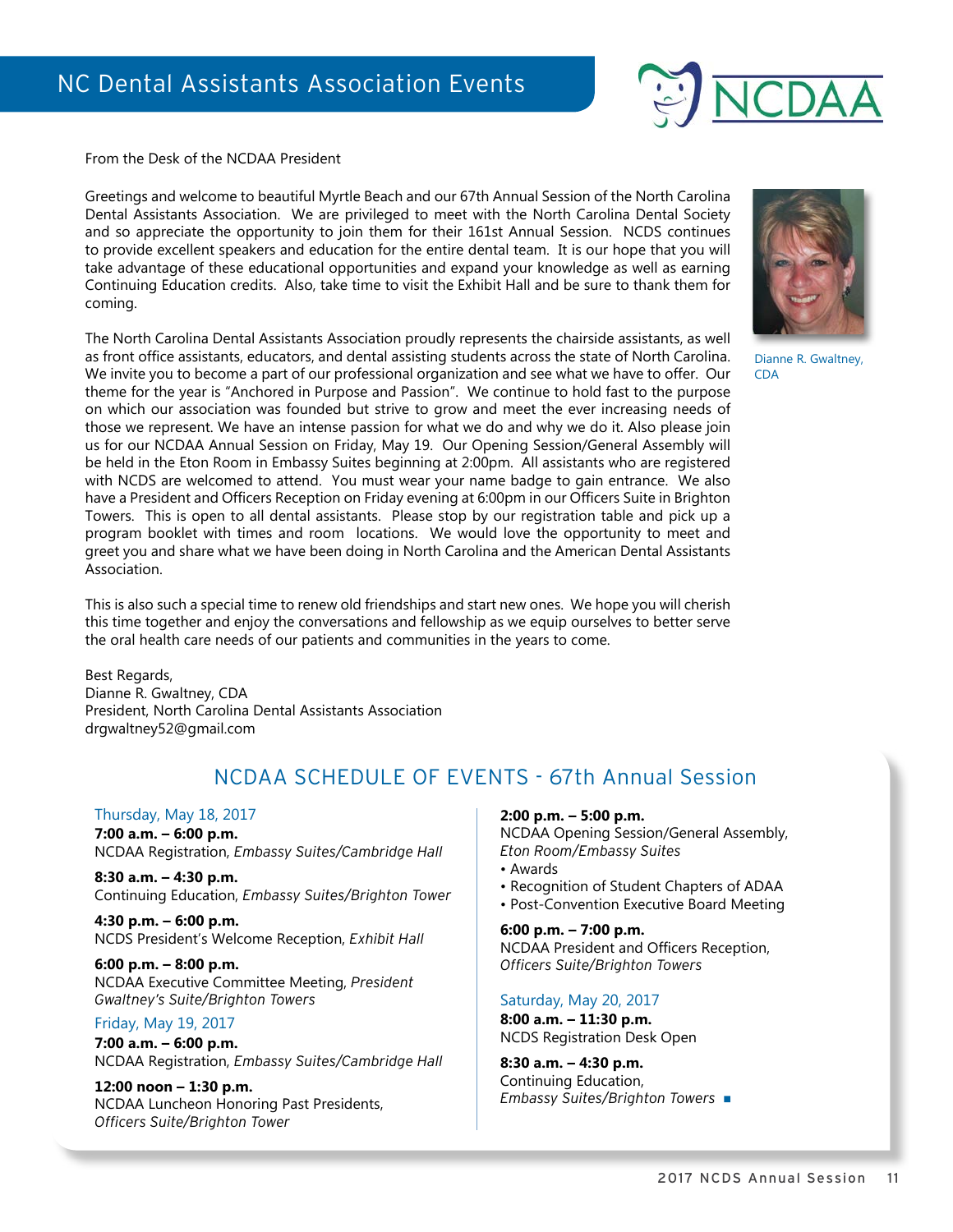Please refer to the Schedule of Events for other programs not listed in this section. Download the 2017 Annual Session Mobile App for event updates.

## **THURSDAY, MAY 18**

## NCDS AWARDS LUNCHEON

#### **Noon – 1:30 p.m. Pre-registration required**

Location: Palladium B (Brighton Tower) Fee: \$10

Dentists, dental students, spouses and their guests are invited to attend this special event to honor the 2017 NCDS Award Recipients. Enjoy visiting with friends and colleagues in a festive atmosphere and be the first to congratulate these honorees.

*Co-Sponsored by: NC Services for Dentistry*

## NCDS FIRST GENERAL SESSION AND HOUSE OF DELEGATES

## **2:00 p.m. – 3:30 p.m.**

Location: Palmettos Pavilion

#### Fee: No charge

NCDS Members are invited to attend the House of Delegates in the Palmettos Pavilion. NCDS delegates will consider and vote on numerous resolutions. Reference Committees will meet on Thursday following the House of Delegates.

## NCDS WELCOME RECEPTION

#### **4:30 p.m. – 6:00 p.m.**

Location: Kensington Ballroom Fee: No charge

Bring the family in the Exhibit Hall to celebrate our vendors and welcome attendees to the 161st Annual Session. Take this opportunity to visit with vendors, view new products and services and enjoy refreshments. Cash bar is available. Attire is casual and pre-registration is not required. Children of all ages are invited to accompany their parents.

## NC STATE BOARD OF DENTAL EXAMINERS INFORMATION SESSION

**5:30 p.m. – 6:30 p.m.**  Location: Winchester Fee: No Charge All attendees are invited to an information session given by the NC State Board of Dental Examiners.

## **FRIDAY, MAY 19**

NCDS BIKE RIDE **6:30 a.m. Pre-registration required**

Location: Meet outside Embassy Suites main lobby Fee: No Charge

This is BYOB family event: Bring Your Own Bike and join in bicycling for various skills and age levels! Everyone is invited to participate and all ages are welcome. Don't forget your helmets.

## UNC DENTAL ALUMNI ASSOCIATION BREAKFAST/ ANNUAL MEETING

## **7:15 a.m. – 8:15 a.m.**

#### **Pre-registration required**

Location: Lands End (Brighton Tower) Fee: \$25

What a great way to meet with your classmates, friends and colleagues! Hear the latest on what is happening at the UNC School of Dentistry.

## ACD/ICD/PFA LUNCHEON

## **Noon – 1:15 p.m.**

#### **Pre-registration required**

Location: Lands End (Brighton Tower) Fee: \$40

North Carolina Fellows of the American College of Dentists, the International College of Dentists and the Pierre Fauchard Academy will enjoy lunch and hear important updates on the activities of these three honorary dental organizations.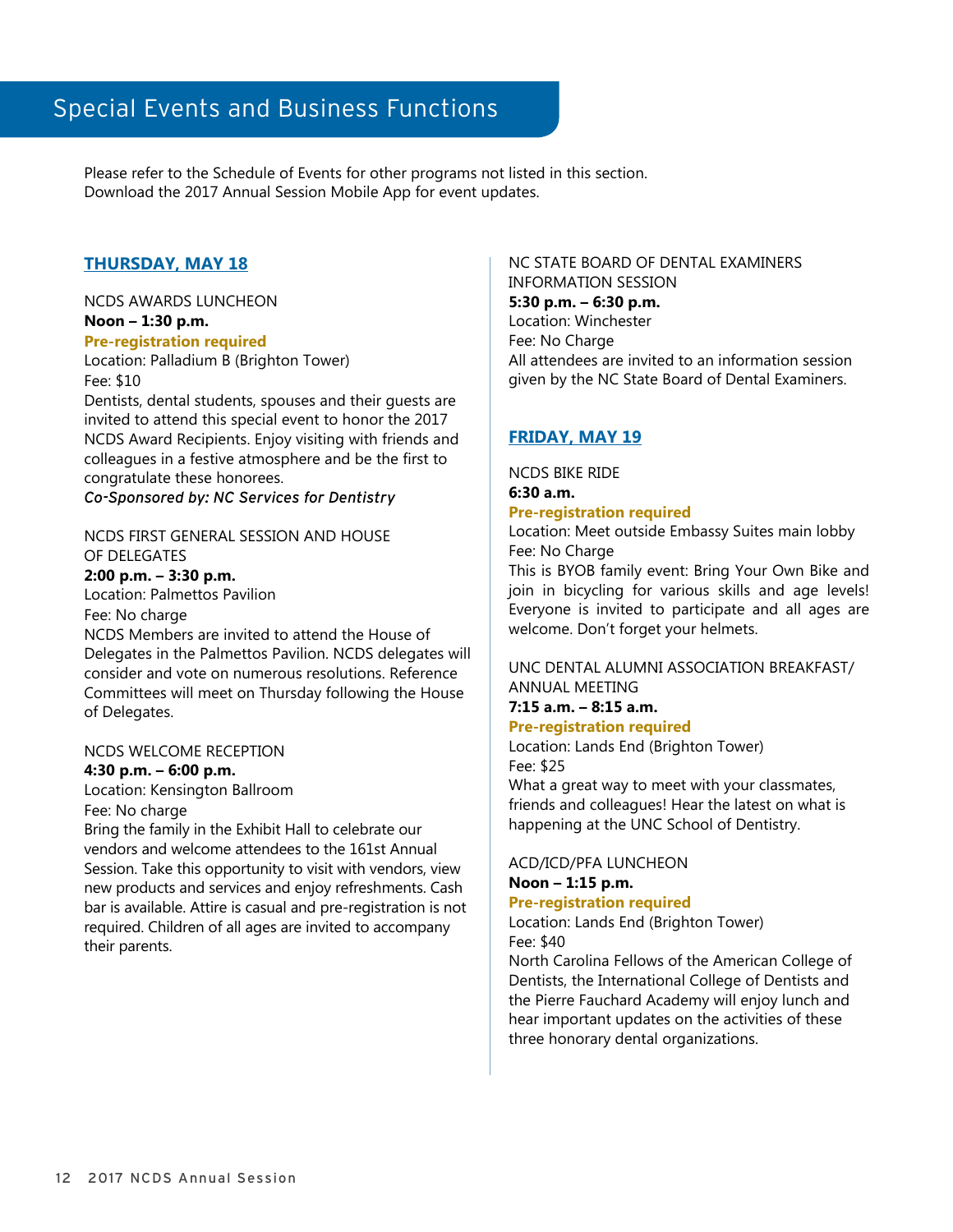# MARGARITAVILLE

Meet Me in

## **NO SUIT, NO TIE, NO PROBLEM PRE-PARTY**

*Presenting Co-Sponsors: EDIC a partner with Sentinel Risk Advisors and PNC Bank*

**5:15 p.m. – 6:30 p.m.** Location: Lands End (Brighton Tower) Fee: No Charge **Pre-registration required**

Attendance is open to all new NCDS members, dental students and mentors. Join your hosts, the NCDS Board of Trustees and the NCDS New Dentist Committee, at this Jimmy Buffet inspired preparty! Attendees will enjoy Jimmy Buffet music, beer, wine, corn hole and more! This event is to celebrate our new members as well as dental students and their mentors. Join in the fun while reconnecting with colleagues and friends.

## **Friday, May 19, 6:30 p.m. – 9:30 p.m.**

**Pre-registration is required** Location: Palladium Ballroom (Brighton Tower) Fee: \$25 per Adult/ \$10 Kids 12 & under; No charge for dental students

*Presenting Sponsor: Professional Protector Plan*

It may be 6:30pm when the doors open but when you step into Brighton Tower, it's 5 O'Clock inside the Palladium Ballroom. This family friendly event includes dinner, music, dancing, Margarita station, Robo Surfer Ride, Mechanical Shark, games and more. Children and adults can enjoy the rides! Attendees will arrive through the tiki hut entrance into a festive Jimmy Buffett inspired ballroom. Hopefully everyone will have on their flipflops as they meander into the room where the deejay will be covering all of the Jimmy Buffet hits from

This Parrothead Party will have outdoor inspired games such as Flamingo Ring Toss, Corn Hole, Tiki Toss, Giant Jenga and Limbo. Everyone will want to remember this island adventure, so a photo booth with fun props will be available.

Dinner includes a "Cheeseburger in Paradise" slider bar (veggie option available), grilled chicken, crabcakes, chips, tater tots, corn on the cob, fruit salad, cookies, iced tea, lemonade and beer. A cash bar will also be available.

**Thank you sponsors!** *Presenting Sponsor: Professional Protector Plan; Photo Booth: Reliant Dental Services, LLC; Margarita Station: Cincinnati Insurance Company; Robo Surfer: Cooke Capital; Mechanical Shark: Officitie*

(continued on page 14)

**PROFESSIONAL** PROTECTOR PLAN FOR DENTISTS

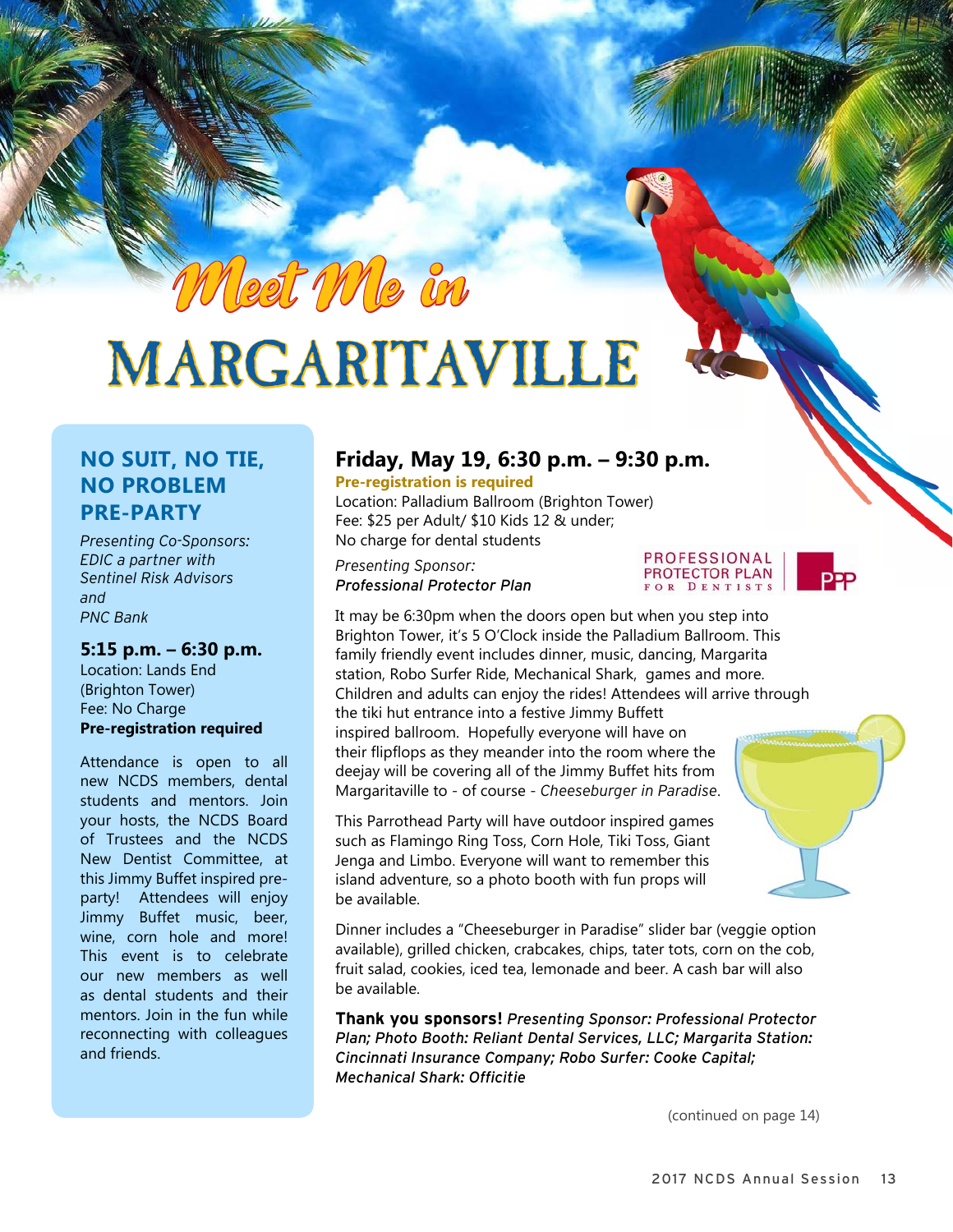## **SATURDAY, MAY 20**

## NCDS PAST PRESIDENTS' BREAKFAST

**7:00 a.m. – 8:15 a.m.** Location: Nightwatch Fee: No Charge This prestigious group will join together for fellowship and to hear the latest on the North Carolina Dental Society and the dental profession. Pre-registration required by contacting the NCDS Central Office, 800-662-8754, extension 127 or 919-234-4027.

## 5K FUN RUN/WALK/STROLL

### **7:00 a.m.**

## **Pre-registration required**

Location: Breaker's Deck near pool Fee: \$30

Start your morning off right with a run or walk on the beach (weather and tide permitting). Runners compete for awards in a 5K fun run. A non- competitive beach stroll is again offered this year. T-shirts and refreshments provided. *Sponsor: Interactive Medical Systems*

#### GOLF TOURNAMENT **8:00 a.m.**

## **Pre-registration required**

Location: Tidewater Golf Club Fee: \$150

Nearly two decades of exceptional ratings prove that Tidewater Golf Club is one of the best golf courses on the Grand Strand. To this day it remains the only course ever to be named "Best New Course" by both *Golf Digest* and *Golf Magazine*. *Sponsor: Fried Mouro Group*

#### TENNIS TOURNAMENT **9:00 a.m.**

## **Pre-registration required**

Location: Kingston Plantation Sports Center Fee: \$50

Do you enjoy competition or just enjoy a fun game of tennis? Join us for the Tennis Tournament at the Kingston Plantation Sports Center. Everyone is welcomed to register – no matter your skill level! Children and dental students are encouraged to participate.

*Sponsor: Fortress/AP Group*

## LEGISLATIVE/NCDPAC LUNCHEON **1:00 p.m. – 2:15 p.m.**

## **Pre-registration required**

Location: Lands End (Brighton Tower) (continued)

## Fee: \$45 per person

NCDPAC Gold Level & Above – No Charge Join your colleagues for lunch on Saturday, May 20 to hear about the latest legislative issues in dentistry. Note to Dental Students: Ask your mentor if he or she is Gold Level or above NCDPAC member. If so you can accompany him/her free of charge. If your mentor is not a Gold Level or above NCDPAC member, you can ask him/her to register you to attend at the \$45 fee. FIRST YEAR NC LICENSED DENTISTS: You are invited to attend this luncheon as a guest of the NCDPAC. Just register as a Gold Level indicating no charge.

ATOMZ LAB KID'S EVENT (ages 5-12) **2:00 p.m. – 5:30 p.m.**

## **Pre-registration required**

Location: Winchester Fee: \$25 per Child By popular demand, the Atomz Lab will be on site and is all about making science fun. Drop off your children and they will have a blast feeling like real SCIENTISTS! They will participate in a variety of explosive demonstrations and perform loads of hands-on experiments.

*Sponsor: NC Academy of Pediatric Dentistry*

#### NCDS SECOND GENERAL SESSION AND HOUSE OF DELEGATES

**2:30 p.m. – 5:00 p.m.** Location: Palmettos Pavilion Fee: No charge NCDS members are invited to attend the House of Delegates on Saturday. NCDS delegates will consider and vote on numerous resolutions.

## **SUNDAY, MAY 22**

RECAP SESSION OF THE 2016 NCDS ANNUAL **SESSION** 

## **8:00 a.m. – 9:00 a.m.**

Location: Embassy Suites Dining Room Attendees are welcome to come by this meeting and personally share your insights about the Annual Session. Members of the 2017, 2018 and 2019 Annual Session Committees are encouraged to participate.

NCDS WORSHIP SERVICE

n

**9:00 a.m. – 10:00 a.m.** Location: Hampton Fee: No Charge Please join us for a non-denominational Christian devotional to give thanks and worship before you travel home.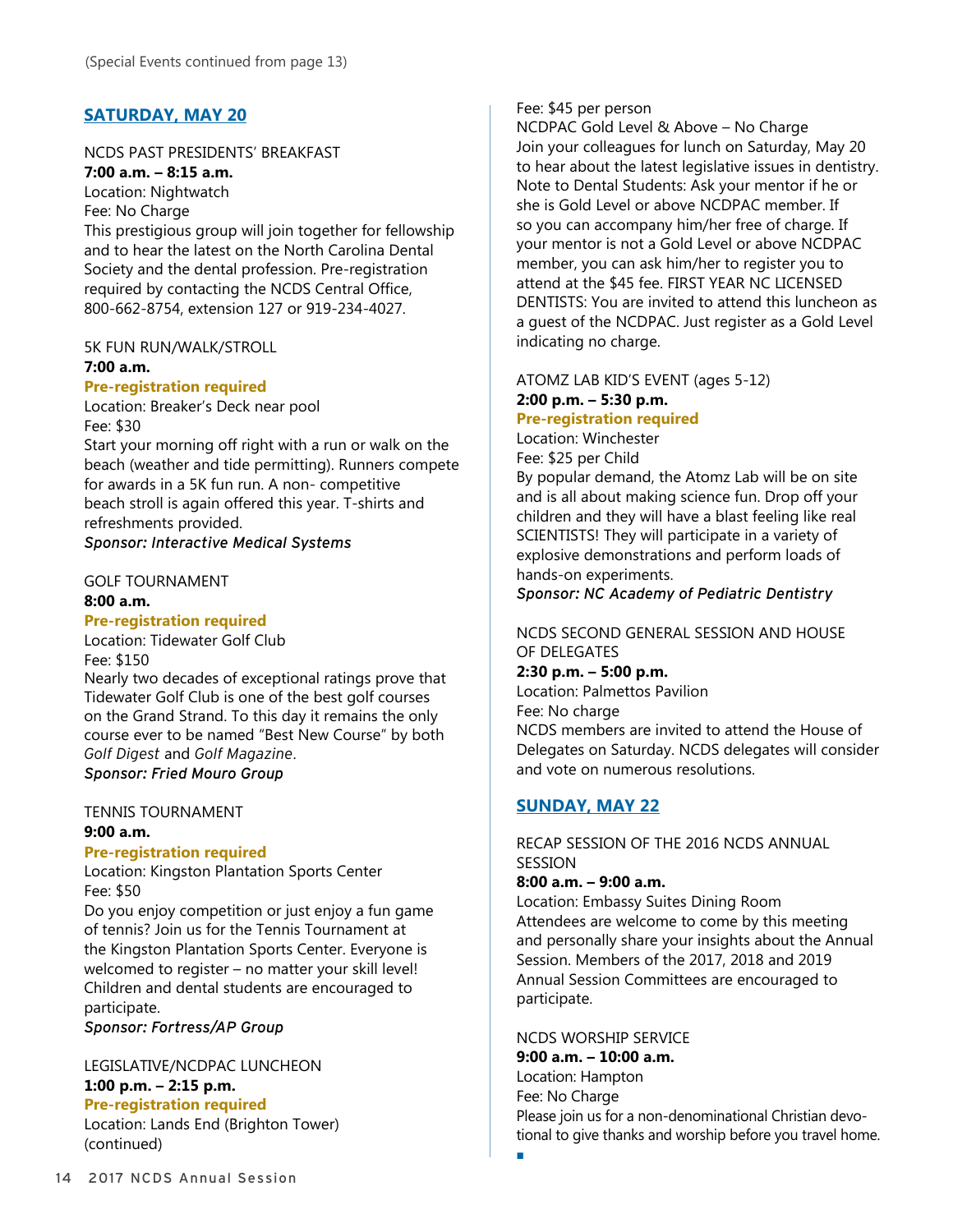## REGISTRATION

## **The pre-registration deadline is April 1, 2017.**

We encourage you to please register on-line. All registrations must be received by mail or made on-line at www.ncdsannualsession.com prior to this deadline to receive pre-registration rates. No exceptions will be made. Registrations received after **April 1, 2017** will be processed with on-site registration rates.

Please review the registration form for the mailing address to send paper registrations. Each dentist and dental student may register a spouse and children ages 12 and under at no charge. All persons attending must be listed on the registration form in order to have name badges printed. **If spouses are dental team members they must register and pay separately to earn CE credit.**

**Name Badge Pick-Up:** Registration packets will not be mailed. Attendees will have their own registration packet to pick up on-site. We have special "Badge Pick-Up" hours on Wednesday, May 18 from 4:00 p.m. – 7:00 p.m. Pick up your badge early to avoid registration lines.

NCDS Registration & Badge Pick-Up Hours On-site are: Wednesday, May 18, 4:00 p.m. – 7:00 p.m. Thursday, May 19, 7:00 a.m. – 6:00 p.m. Friday, May 15, 7:00 a.m. – 5:00 p.m. Saturday, May 21, 8:00 a.m. – 11:30 a.m.

## CANCELLATIONS

Registration refunds will be made, less a \$25 administrative charge, upon receipt of a written request to cancel. Please send your request to NCDS, Attn: Mary Kathryn Brewer, 1600 Evans Road, Cary, NC 27513; email annualsession@ncdental.org or fax to: 919-677- 1397. Requests must be received by May 1, 2017. Refunds will not be issued after May 1 except in the case of a medical emergency. Refunds will be issued after the 2017 NCDS Annual Session.

## NCDS MOBILE APP

Download the 2017 Annual Session mobile app to make your experience at Annual Session a lot easier! You will get up-to-the-minute information such as the latest agenda, updates from the conference planner, speaker information, feedback opportunities, interactive maps, exhibitor and sponsor details, and more.

iPhone and iPad users – search "NC Dental Society" on the Apple App Store. Android users search "NC Dental Society" on the Google Play Store.

## SPORTING EVENTS

In the event of inclement weather, refunds will not be made but alternative activities may be arranged.

## CE VERIFICATION

NCDS Continuing Education Verification is paperless. Attendees must scan their name badge into the self-scanners as you enter each CE session. **If you do not scan your badge you will not earn the CE credit.** Monitors will be on-site to help you. Course numbers are not needed for verification and will not be announced. At the completion of the Annual Session log into your Annual Session Registration Account (your user name and password are in your registration confirmation email) to email your CE Verification Forms to yourself. Paper CE Verification forms will not be distributed or mailed.

The amount of continuing education credit you will receive equals the length of the program, i.e. 8:30 a.m. – 11:30 a.m. = 3 hours CE credit. Speakers whose courses do NOT meet the criteria for NC State Board of Dental Examiner credits are indicated by an asterisk (\*) in the program.

Continuing Education courses are included in the registration fees except for the CPR certification programs and SPICE Update. You must pre-register for these special programs.



(continued on page 16)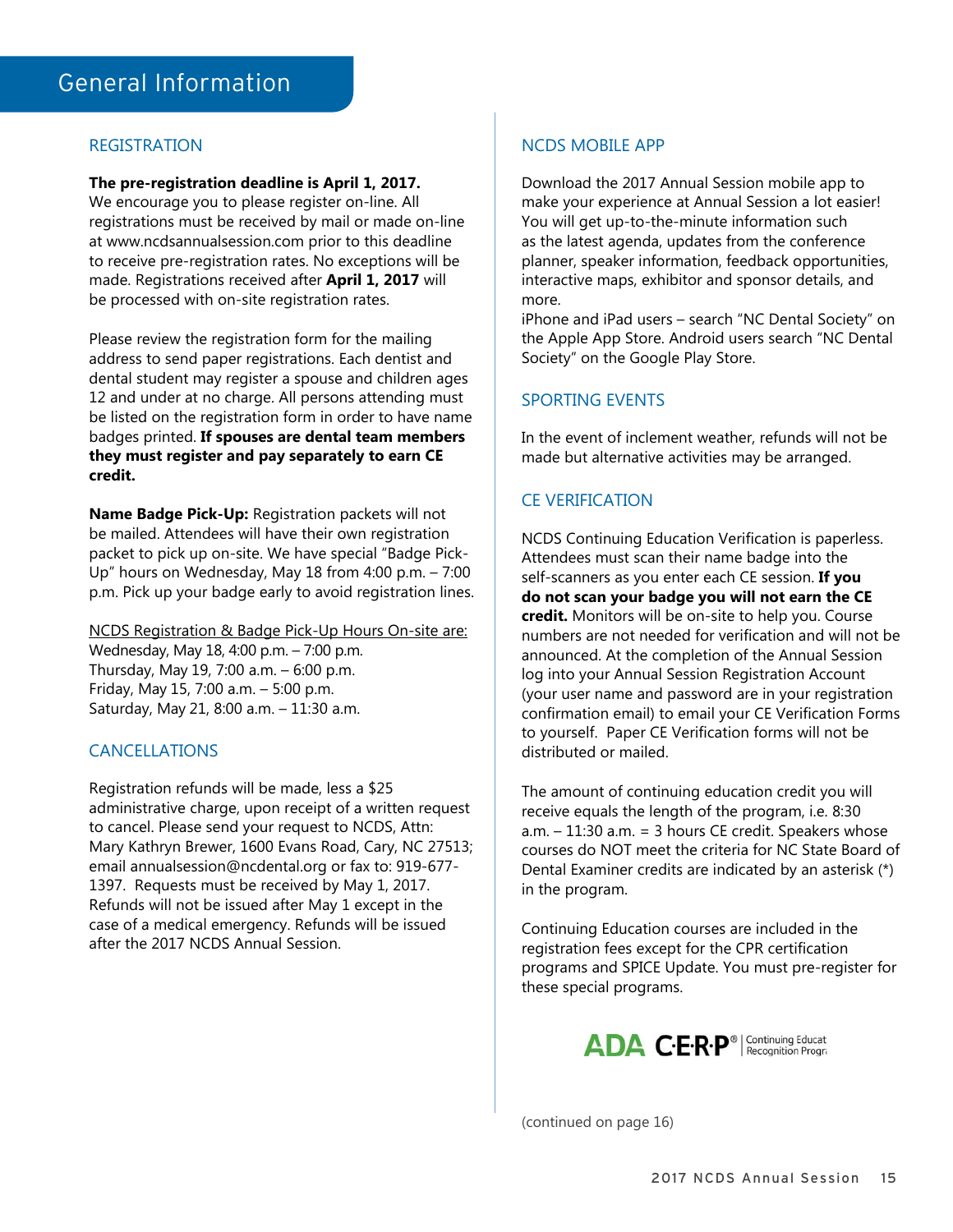The North Carolina Dental Society is an ADA CERP Recognized Provider. The NC Academy of General Dentistry will be available in the registration area to issue continuing education credits for dentists who attend the scientific sessions for this group.

## EXHIBIT HALL

The NCDS Exhibit Hall has over 100 vendors. Please support our vendors by visiting their booth. Exhibitors are listed on the inside the back cover of this program. You can also download the Annual Session Mobile App for an interactive exhibit hall map. Name badges will be required to enter the Exhibit Hall.

## **The 2016 NCDS Exhibit Hall hours:**

Thursday, May 19: 11:30 a.m. – 6:00 p.m. Welcome Reception 4:30 p.m. – 6:00 p.m.

Friday, May 20: 8:00 a.m. – 5:00 p.m. Coffee at 8:00 a.m., Cupcake Break at 11:30 a.m.

Saturday, May 21: Closed

## ACCOMMODATIONS

When making your hotel/condo arrangements, ask for the NC Dental Society room block (mention Group Code "NDS") at Kingston Plantation Resort, 9800 Lake Drive, Myrtle Beach, SC 29572/ 1-800-876-0010 or 843-449- 0006.

The Embassy Suites hotel at Kingston Plantation is an exclusive resort community of 145 oceanfront acres located south of the Hilton Hotel in the Arcadian Section of Myrtle Beach. It is minutes from more than 40 championship golf course and all the nightlife, shopping, recreation and restaurants of Myrtle Beach. Airport transportation can be pre-arranged subject to availability by contacting the Reservations at the Embassy Suites hotel.

Other Accommodations (mention NCDS Block for special rates): Hilton North Myrtle Beach, next to Kingston Plantation, 843-449-5000.

## CANCELLATIONS OF HOTEL ROOMS

Before you cancel your reservation with the Embassy Suites, please call the NCDS, Mary Kathryn Brewer at 919-673-9053 (direct line) or email annualsession@ ncdental.org to check if someone is on our waiting list for a room. Please be sure to cancel your reservation with the hotels at least 10 days out from your date of arrival in order to obtain a refund of your deposit. When you make your reservation, verify their cancellation policy.

## ATTIRE

Attire for all functions at the NCDS Annual Session is casual except for the House of Delegates which is business attire

# Welcome Dental Organizations!

Please stop by their display tables in the NCDS Registration area.

2018 NCDS Annual Session East Carolina University School of Dental Medicine NC Caring Dental Professionals NC Academy of General Dentistry NC Dental Assistants Association NC Dental Hygiene Association NC Dental Lab Technicians Association NC Dental Political Action Committee (NCDPAC) NC Missions of Mercy (NCMOM) Old North State Dental Society Prevent Abuse & Neglect through Dental Awareness (PANDA) UNC School of Dentistry – Alumni, Dental Foundations & ASDA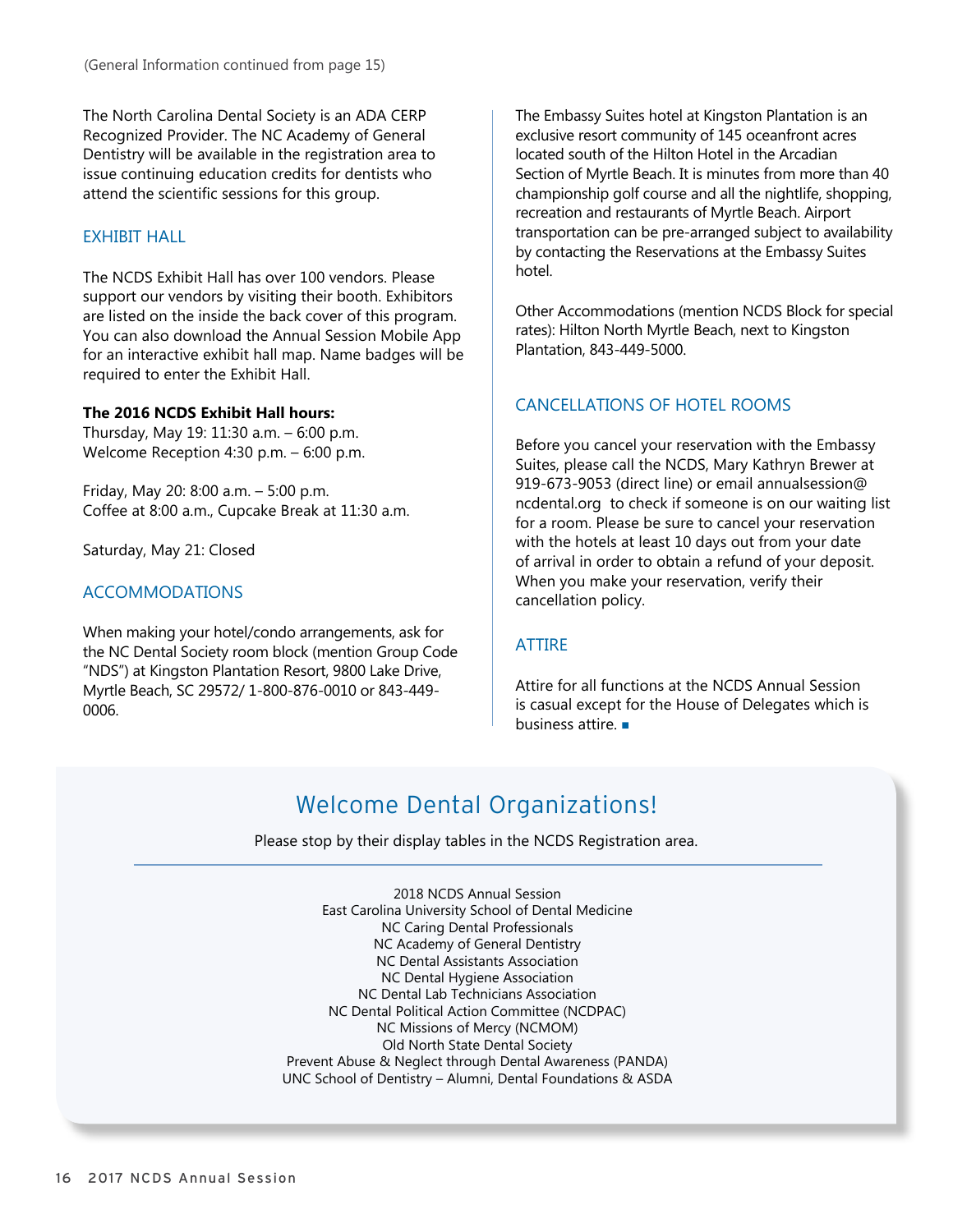#### NORTH CAROLINA DENTAL SOCIETY - 161st ANNUAL SESSION

# Registration Form

(Please type or print clearly)

Register online **www.ncdsannualsession.com** Download the mobile app by visiting the APP Store or Google Play

Registration deadline is **April 1, 2017** for discounted registration fees. All others must be received by May 1, 2017. On-site registration will be available at higher rates. **Mail completed forms including payment to NCDS 2017 Annual Session, 1600 Evans Rd. Cary, NC 27513**.

| Full Name of the Responsible Party completing registration |       |     |       |  |  |
|------------------------------------------------------------|-------|-----|-------|--|--|
| Address                                                    |       |     | Suite |  |  |
| City                                                       | State | Zip |       |  |  |
| Office Phone (                                             | Email |     |       |  |  |

If you prefer not to be listed on our mobile APP Attendee list please check here. (Family & guests are not included on the attendee lists.)  $\Box$ If you prefer your information not be shared with Exhibitors please check here.  $\square$ 

#### FOR DENTISTS AND DENTAL STUDENTS

| $ADA \#$               | MCDS.<br><b>District</b> | Year<br>Gradi<br>duatior |
|------------------------|--------------------------|--------------------------|
| Dental School Attended |                          | اDenta<br>Specialty      |

#### DENTIST or STUDENT (PLEASE SELECT ONE)

| □      | <b>NCDS Member Dentist</b>                          | Full Name and the state of the state of the state of the state of the state of the state of the state of the state of the state of the state of the state of the state of the state of the state of the state of the state of | Badge  | \$325 | \$375 |
|--------|-----------------------------------------------------|-------------------------------------------------------------------------------------------------------------------------------------------------------------------------------------------------------------------------------|--------|-------|-------|
| $\Box$ | <b>ONSDS Member Dentist</b>                         | <b>Full Name</b>                                                                                                                                                                                                              | Badge_ | \$325 | \$375 |
| ◻      | <b>NCDS Retired Life Member</b>                     | <b>Full Name</b>                                                                                                                                                                                                              | Badge  | N/C   | N/C   |
| □      | <b>NCDS First Full Year Dentist</b>                 | <b>Full Name</b>                                                                                                                                                                                                              | Badge  | N/C   | N/C   |
| □      | Dentist Serving in Military<br>(Including Reserves) | Full Name                                                                                                                                                                                                                     | Badge  | N/C   | N/C   |
| □      | <b>Non-NCDS Member Dentist</b>                      | <b>Full Name</b>                                                                                                                                                                                                              | Badge  | \$625 | \$675 |
| ◻      | UNC or ECU Full-Time Faculty                        | <b>Full Name</b>                                                                                                                                                                                                              | Badge  | \$150 | \$200 |
| ❏      | <b>Dental Students or Residents</b>                 | <b>Full Name</b>                                                                                                                                                                                                              | Badge  | N/C   | N/C   |

#### FAMILY & GUESTS (SELECT ALL THAT APPLY)

Each registered dentist and dental students may bring a spouse and children ages 12 and under at no charge. All others should register as guests.

|        |                          |       | <b>Before April 1</b> | <b>After April 1</b> |
|--------|--------------------------|-------|-----------------------|----------------------|
| □      | <b>Attending Spouse</b>  | Badge | N/C                   | N/C                  |
| $\Box$ | Child (age 12 and under) | Badge | N/C                   | N/C                  |
| □      | Child (age 12 and under) | Badge | N/C                   | N/C                  |
| □      | Child (age 12 and under) | Badge | N/C                   | N/C                  |
| ❏      | Guest                    | Badge | \$75                  | \$90                 |
| □      | Guest                    | Badge | \$75                  | \$90                 |

| DENTAL STAFF (SELECT ALL THAT APPLY)          |                             |       | <b>Before April 1</b> | <b>After April 1</b> |
|-----------------------------------------------|-----------------------------|-------|-----------------------|----------------------|
| $\Box$ Hyg $\Box$ DA $\Box$ Lab $\Box$ Office | <b>Full Name</b>            | Badge | \$155                 | \$175                |
| $\Box$ Hyg $\Box$ DA $\Box$ Lab $\Box$ Office | Full Name <b>Example 20</b> | Badge | \$155                 | \$175                |
| $\Box$ Hyg $\Box$ DA $\Box$ Lab $\Box$ Office | <b>Full Name</b>            | Badge | \$155                 | \$175                |
| $\Box$ Hyg $\Box$ DA $\Box$ Lab $\Box$ Office | <b>Full Name</b>            | Badge | \$155                 | \$175                |
| $\Box$ Hyg $\Box$ DA $\Box$ Lab $\Box$ Office | Full Name <b>Example 20</b> | Badge | \$155                 | \$175                |
| $\Box$ Hyg $\Box$ DA $\Box$ Lab $\Box$ Office | <b>Full Name</b>            | Badge | \$155                 | \$175                |

**Before April 1 After April 1**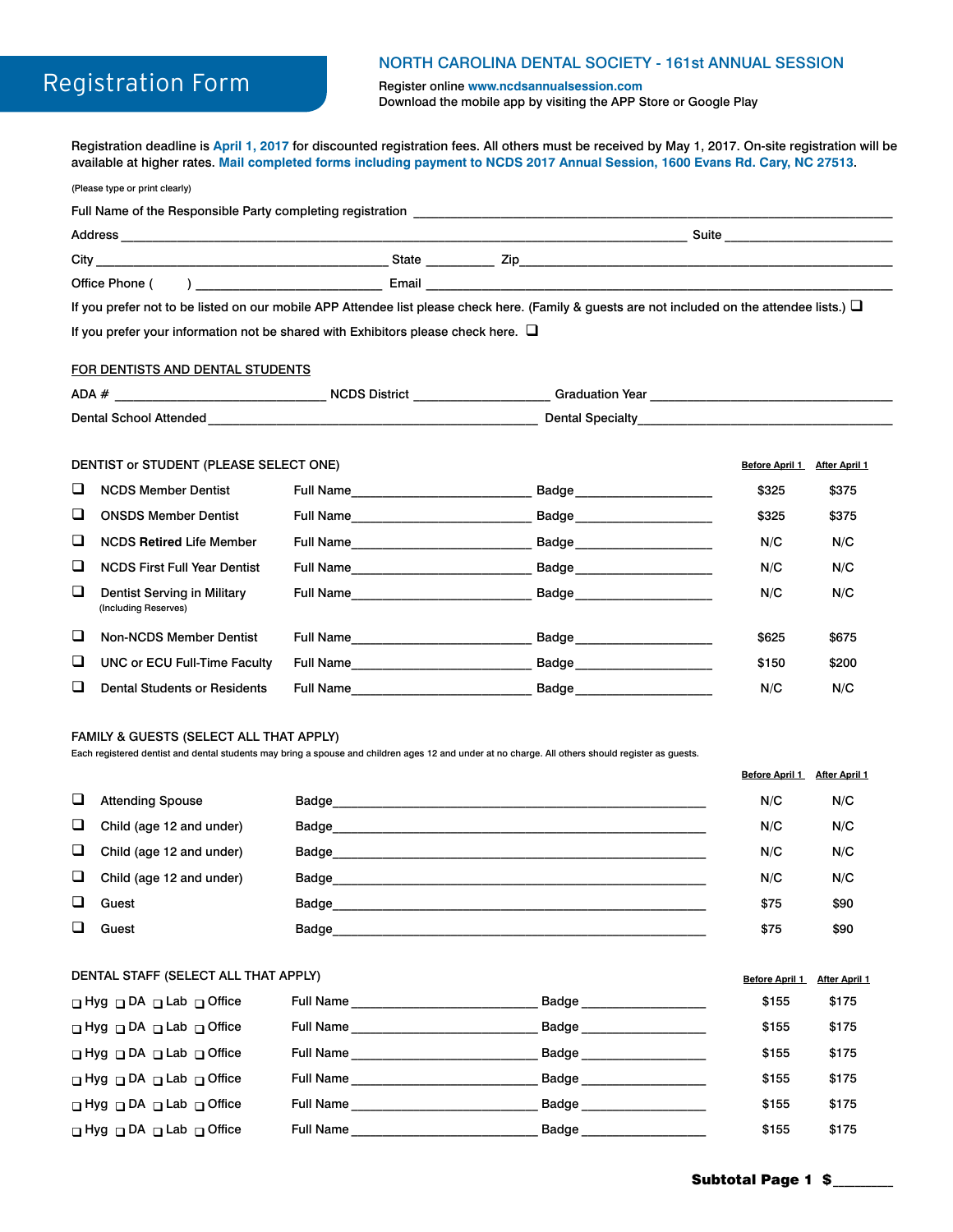#### **Special Events and CE Programs Requiring Pre-Registration**

(NOTE: on-site registration only if space is available)

| <b>THURSDAY, MAY 18</b><br><b>Event</b>  | Fee          | #Attending | Name(s) | <b>Total</b> |
|------------------------------------------|--------------|------------|---------|--------------|
| <b>NCDS AWARDS LUNCHEON</b>              | \$10         |            |         |              |
|                                          |              |            |         |              |
| <b>FRIDAY, MAY 19</b>                    |              |            |         |              |
| Event                                    | Fee          | #Attending | Name(s) | <b>Total</b> |
| UNC DENTAL ALUMNI ASSOC BREAKFAST        | \$25         |            |         |              |
| <b>NCDS BIKE RIDE</b>                    | N/C          |            |         |              |
| <b>ACD/ICD/PFA LUNCHEON</b>              | \$40         |            |         |              |
| NO SUIT, NO TIE, NO PROBLEM PRE-PARTY    | N/C          |            |         |              |
| (for new NCDS members & dental students) |              |            |         |              |
| SPICE PLUS ANNUAL OSHA UPDATE            | \$75         |            |         |              |
| <b>MEET ME IN MARGARITAVILLE</b>         |              |            |         |              |
| Adult                                    | \$25         |            |         |              |
| Child                                    | \$10         |            |         |              |
| <b>Dental Student</b>                    | N/C          |            |         |              |
|                                          |              |            |         |              |
| SATURDAY, MAY 20                         |              |            |         |              |
|                                          |              |            |         |              |
| Event                                    | Fee          | #Attending | Name(s) | <b>Total</b> |
| <b>NCDS GOLF TOURNAMENT - TIDEWATER</b>  | \$150        |            |         |              |
| NCDS FUN RUN/WALK/STROLL                 | \$30         |            |         |              |
| <b>NCDS TENNIS TOURNAMENT</b>            | \$50         |            |         |              |
| <b>NCDPAC/LEGISLATIVE LUNCHEON</b>       | \$45         |            |         |              |
| NCDPAC Gold Member Level and Above       | N/C          |            |         |              |
| NCDS KIDS' EVENT - ATOMZ LAB (AGES 5-12) | \$25         |            |         |              |
|                                          |              |            |         |              |
| <b>CPR CERTIFICATION AND RENEWAL</b>     |              |            |         |              |
| Event                                    | Fee          | #Attending | Name(s) | <b>Total</b> |
| <b>THURSDAY AM</b>                       | \$75         |            |         |              |
| <b>THURSDAY PM</b>                       | \$75         |            |         |              |
| <b>FRIDAY AM</b>                         | \$75         |            |         |              |
| <b>FRIDAY PM</b>                         | \$75         |            |         |              |
| <b>SATURDAY AM</b><br><b>SATURDAY PM</b> | \$75<br>\$75 |            |         |              |

| <b>Payment Method</b><br><b>Check (Payable to NC Dental Society Annual Session)</b><br>Credit Card (Visa, MasterCard, and Discover) |  |
|-------------------------------------------------------------------------------------------------------------------------------------|--|
|                                                                                                                                     |  |
|                                                                                                                                     |  |
| Credit Card #                                                                                                                       |  |
| Name on Card                                                                                                                        |  |
|                                                                                                                                     |  |
|                                                                                                                                     |  |

| <b>Subtotal Page 2</b> | S |
|------------------------|---|
| Total Page 1           | S |
| <b>Total Page 2</b>    | S |
| <b>GRAND TOTAL</b>     |   |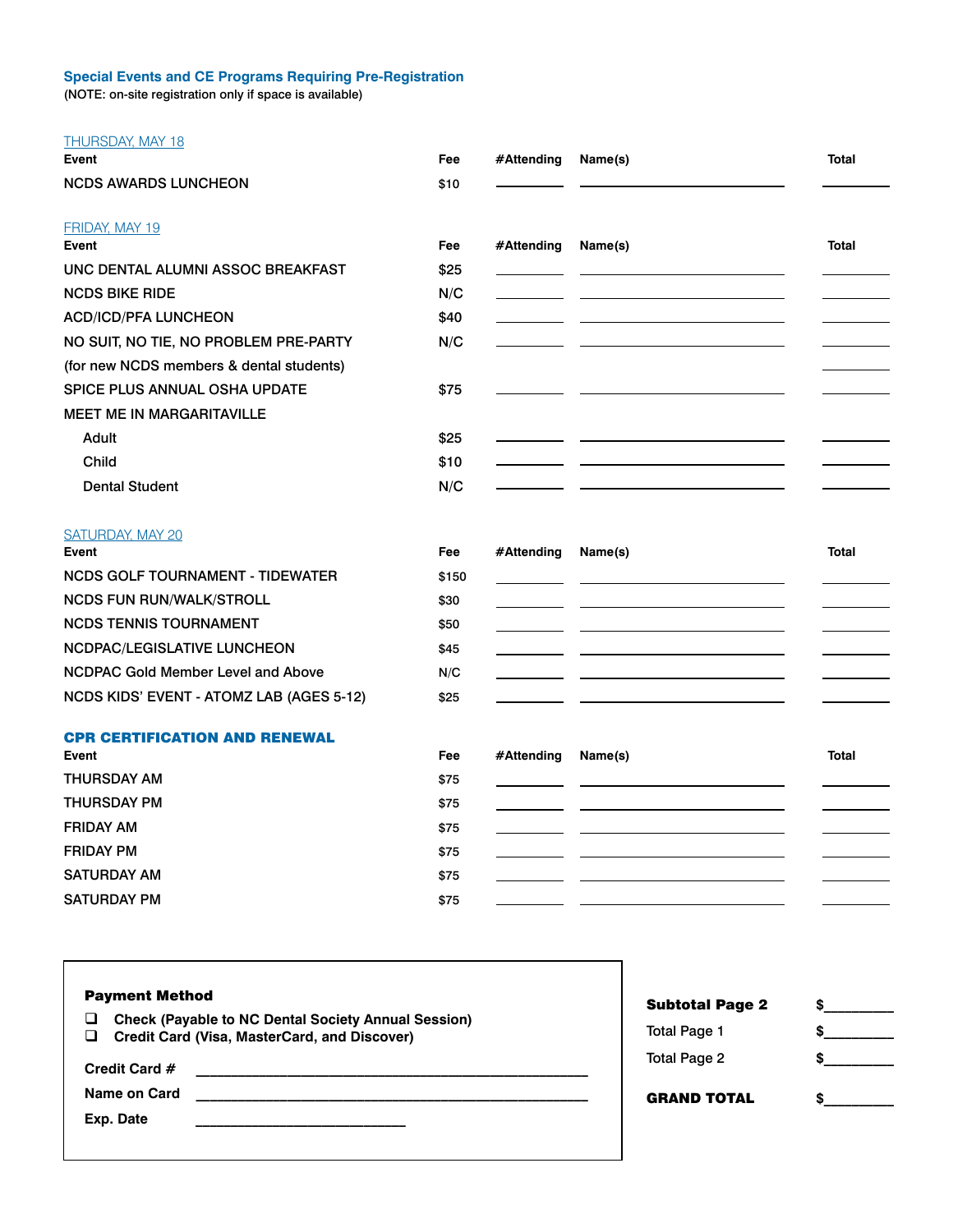| 3M Oral Care                                                         |
|----------------------------------------------------------------------|
| A-dec Inc.                                                           |
| ADS South, LLC                                                       |
| Advanced Dental Associates, Inc. & Diversified Dental Staffing, Inc. |
| Anutra Medical                                                       |
| Association Gloves & Supplies/NCDS Glove Program                     |
| <b>Atlanta Dental Supply</b>                                         |
| Avid Dental Prouducts                                                |
| <b>Bank of America Practice Solutions</b>                            |
| Becker Morgan Group, Inc.   Architecture & Planning                  |
| Blue Cross/Blue Shield of North Carolina                             |
| <b>BonaDent Dental Laboratories</b>                                  |
| Brent Eckhardt, Dentist Mortgage Specialist at SunTrust Mortgage     |
| CareCredit                                                           |
| Carestream Dental                                                    |
| Carolina Dental Products                                             |
| CBIZ, Inc. Flex-Pay                                                  |
| Chambliss & Rabil Contractors, Inc.                                  |
| Cincinnati Insurance Company                                         |
| Colgate                                                              |
| Crosstex                                                             |
| Delta Dental of North Carolina                                       |
| Demandforce                                                          |
| Dental Evolutions Strategic Alliance                                 |
| DentalOne Partners, Inc                                              |
| Dentsply Sirona Endodontics                                          |
| Designs for Vision, Inc.                                             |
| DIA Construction - Specializing in Dental Office Construction &      |
| Renovation                                                           |
| Digital Doc, LLC                                                     |
| DORAL REFINING CORP.FREEPORT NEW YORK                                |
| <b>DRAKE Precision Dental Labs</b>                                   |
| EDIC a partner with Sentinel Risk Advisors                           |
| <b>Edward Jones</b>                                                  |
| Elevate Oral Care                                                    |
| Encompass                                                            |
| Enovative Technologies                                               |
| Fortress Insurance Company/Asset Protection Group                    |
| Fried Muoro Group                                                    |
| Garfield Refining Company                                            |
| GlaxoSmithKline                                                      |
| Hawaiian Moon                                                        |
| Henry Schein                                                         |
|                                                                      |

## **Company Name Company Name Company Name**

| Hu-Friedy                                |  |
|------------------------------------------|--|
| Inspired By Home                         |  |
| <b>Interactive Medical Systems</b>       |  |
| IT Practice, Inc.                        |  |
| Ivoclar Vivadent, Inc.                   |  |
| JACK CLARK'S DENTAL DEPOT INC.           |  |
| Kavo/Kerr Corporation                    |  |
| Kuraray America, Inc                     |  |
| Lighthouse                               |  |
| LumaDent                                 |  |
| Microflex/Ansell                         |  |
| National Practice Transitions, LLC       |  |
| New Image Dental Laboratory              |  |
| North State Bank                         |  |
| Officite                                 |  |
| Orascoptic                               |  |
| Patterson Dental                         |  |
| Pharmacists Mutual Companies             |  |
| Philips Oral Healthcare                  |  |
| <b>PNC Bank</b>                          |  |
| Porter Royal Sales                       |  |
| Procter & Gamble (Crest Oral-B)          |  |
| Professional Protector Plan for Dentists |  |
| Professional Sales Associates, Inc.      |  |
| rentafishtank.com                        |  |
| Retirement Plan Services, Inc. (RPSI)    |  |
| <b>Sherer Dental Lab</b>                 |  |
| Solution Start                           |  |
| South State Bank                         |  |
| Southern Bank                            |  |
| Sterisil                                 |  |
| Sunstar Americas                         |  |
| SurgiTel                                 |  |
| TechSeven Partners                       |  |
| <b>Total Medical Compliance</b>          |  |
| Triad Dental Studio                      |  |
| TrueStim.com                             |  |
| Ultradent Products, Inc.                 |  |
| University Dental Associates             |  |
| Val Gelo                                 |  |
| VOCO America, Inc.                       |  |
| Weave                                    |  |
| Wells Fargo Practice Finance             |  |